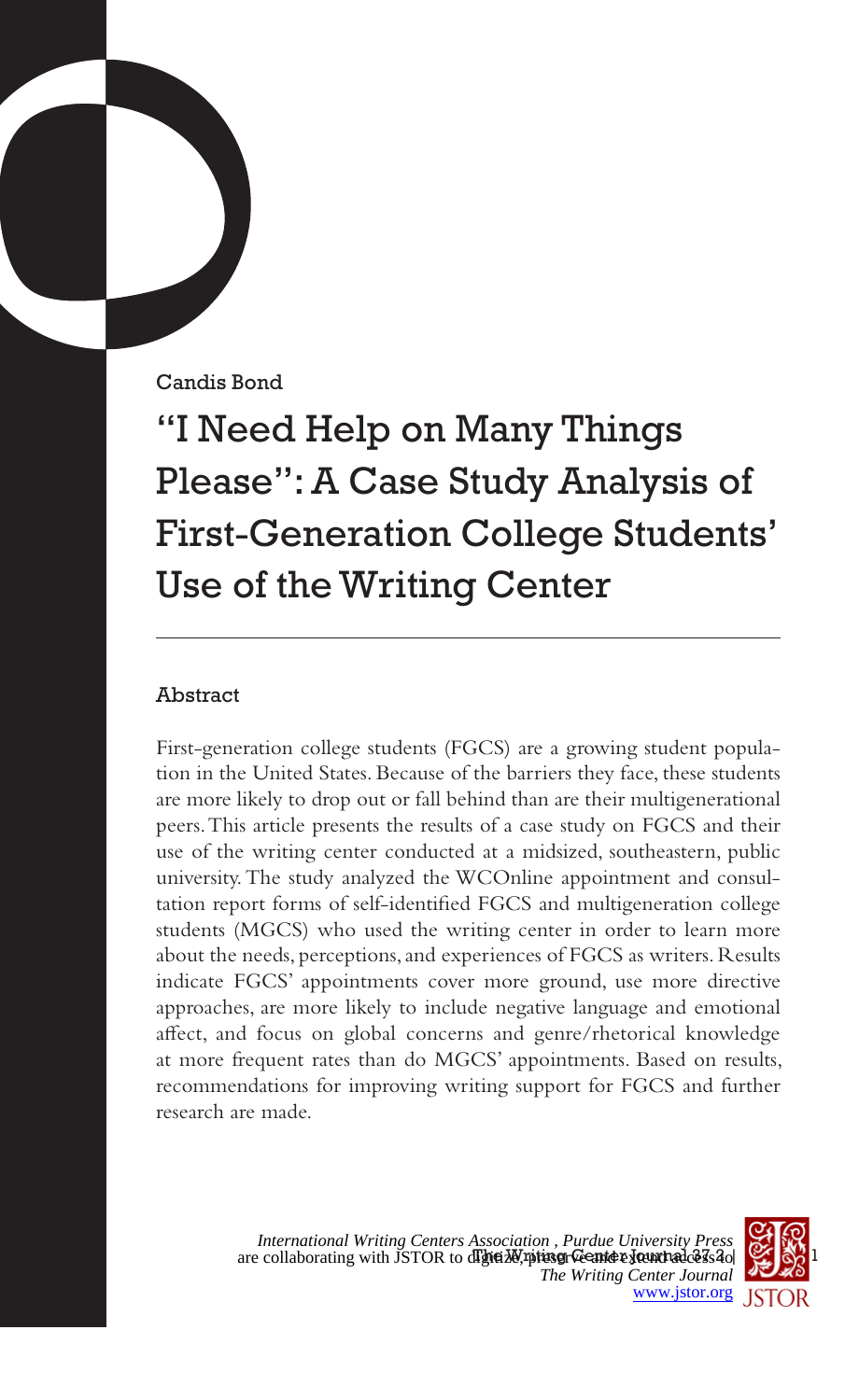Writing for college is inherently academic and social. All students must manage the demands of coursework while simultaneously navigating aspects of their identities engaged—or perhaps challenged or dismissed during the writing process. This negotiation can be especially difficult for first-generation college students (FGCS). Although they form a heterogeneous student population, first-generation college students share many traits<sup>1</sup> and are distinct in their role as "educational pioneers" (London, 1996, p. 11). In this role, they often find themselves struggling to perform academically and to adjust socially in college due to a lack of preparation for college coursework and of social capital.<sup>2</sup> First-generation students' anxieties about identity politics, shifting value systems, barriers to success, and a lack of social capital can manifest in their perceptions and experiences of academic writing (Davis, 2010; Jenkins, Belanger, Londono-Connally, Boals, & Duron, 2013; Peckham, 2010). In his book-length study on social class and writing instruction in the United States, Irvin Peckham (2010) argues that writing in the university can be used as a "way of sorting people" and "institutionalizing failure" for working-class students, making the act of writing especially fraught for FGCS, many of whom are also

<sup>1</sup> FGCS are more likely to come from working-class, low-income backgrounds; identify as racial or ethnic minorities; be older than traditional students; enroll in developmental classes, also known as "remedial" courses; be multilingual; enroll at two-year colleges and certification programs more frequently than at four-year institutions, even though they are likely to have greater success at the latter; and have less knowledge and confidence about college (Postsecondary National Policy Institute, 2016; Redford, Mulvaney, & Ralph 2017; Ward, Siegel, & Davenport 2012). FGCS are also more likely to live at home rather than on campus, have family responsibilities, and work multiple jobs during their college careers, juggling multiple roles and demands on their time while in college (Balemian & Feng, 2013). In fact, the most frequently cited reasons FGCS do not matriculate from college are inability to afford college and changes in family status (Redford, Mulvaney, & Ralph 2017). Many FGCS work more than 20 hours per week, further contributing to struggles with time management (Balemian & Feng, 2013; Saenz, Hurtado, Barrera, Wolf, & Yeung, 2007).

<sup>2</sup> As a group, FGCS tend to be less academically prepared for college than are multigenerational college students, with lower skills in reading, math, and critical thinking. These students also have lower cumulative GPAs when applying for college admission, take the ACT/SAT later and at lower rates, take fewer AP courses and exams, and take a less rigorous high-school curriculum overall (Choy, 2001; Redford, Mulvaney, & Ralph, 2017; Terenzini, Springer, Yaeger, Pascarella, & Nora, 1996). In combination with other markers such as income level and minority status, a lack of social capital has been identified as a key factor contributing to the high attrition rates and lower rates of retention and progression among FGCS in postsecondary settings (Balemian & Feng, 2013; Brown, Hurst, & Hail, 2016; Collier & Morgan, 2008; Engle &Tinto, 2008; London, 1992; Oldfield, 2007; Pascarella, Pierson, Wolniak, &Terenzini, 2004; Purswell, Yazedjian, & Toews, 2008; Sundburg, 2007; Ward, Siegel, & Davenport, 2012).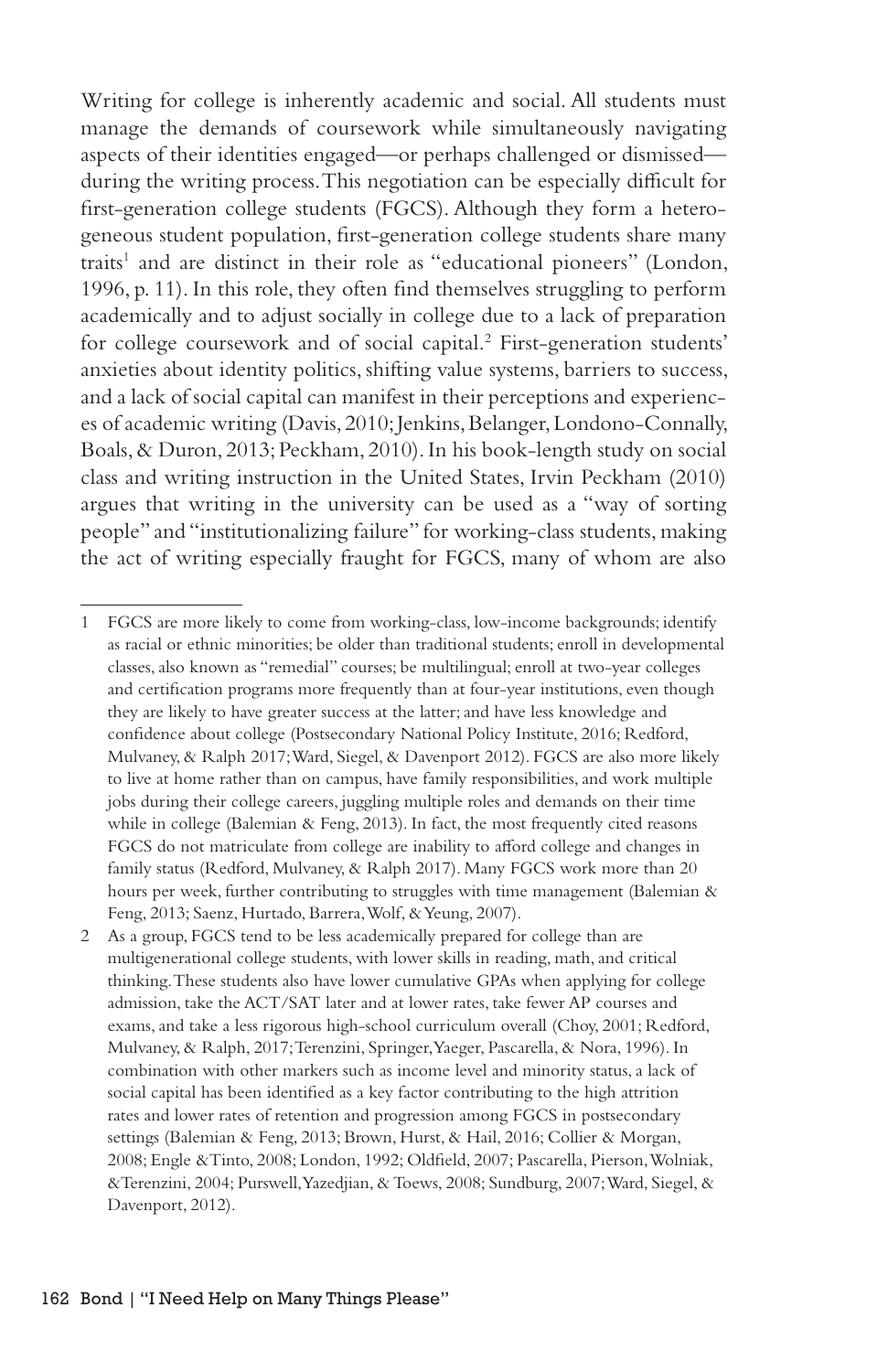low-income (p. 2). In the process of navigating the social, political, and academic demands of college writing, many FGCS end up visiting university writing centers, yet writing center professionals know very little about FGCS' expectations for and experiences of writing center support.

In *Facing the Center: Toward an Identity Politics of One-to-One Mentoring*  (2010), Harry Denny argues that for FGCS, "the phenomenon of face or identity literally comes to the front in the writing center" (p. 23). He explains,

For students whose cultural capital doesn't neighbor the mainstream, they encounter a learning situation fraught with complexity: Do they surrender their code for another alien one? Do they resist and face the material and symbolic consequences of not fitting in? Do they negotiate some sort of middle ground? How might they subvert all these confining possibilities? (p. 23)

As sites on college campuses that promote inclusivity, student success, and community while simultaneously being complicit in the upholding of what Denny (2010) calls the "middle-class values" of composition (p. 74), writing centers sit on tenuous ground, often serving as both gateways and gatekeepers for FGCS looking to succeed. As an FGCS myself, I experienced the ambiguity of the writing center Denny describes so well. While I generally saw the center at my undergraduate institution as a good thing, I also avoided it out of fear that I might not be welcome or that my professors might see me as an outsider unable to meet their expectations without supplemental instruction. As I began working in writing centers as a consultant and then director, I often wondered whether I was becoming complicit in a system that silenced students like myself—was I working to maintain the status quo? Or was I reshaping the centers in which I worked to better support FGCS? As I struggled with these questions, I realized more research was needed to better understand how FGCS actually use and experience writing centers. As Denny, John Nordlof, & Lori Salem (2018) point out in their recent study of working-class students' perceptions and expectations of writing centers, FGCS have been understudied within the context of writing center scholarship despite a long history of serving them. Denny, Nordlof, & Salem (2018) suggest this omission is not accidental: the very existence of writing centers is, in large part, due to first-generation and low-income students' enrollment in college; yet, for most of writing center history, this connection has been minimized lest centers appear remedial, losing their academic standing (p. 72–73; Denny, 2010, pp. 63–64). If this is the case, then more research on FGCS is needed not only to address a gap in knowledge but also to reevaluate writing center pedagogy and lore—what Jackie Grutsch McKinney (2013) calls "the grand narrative" of writing center work (p. 3). Conducting more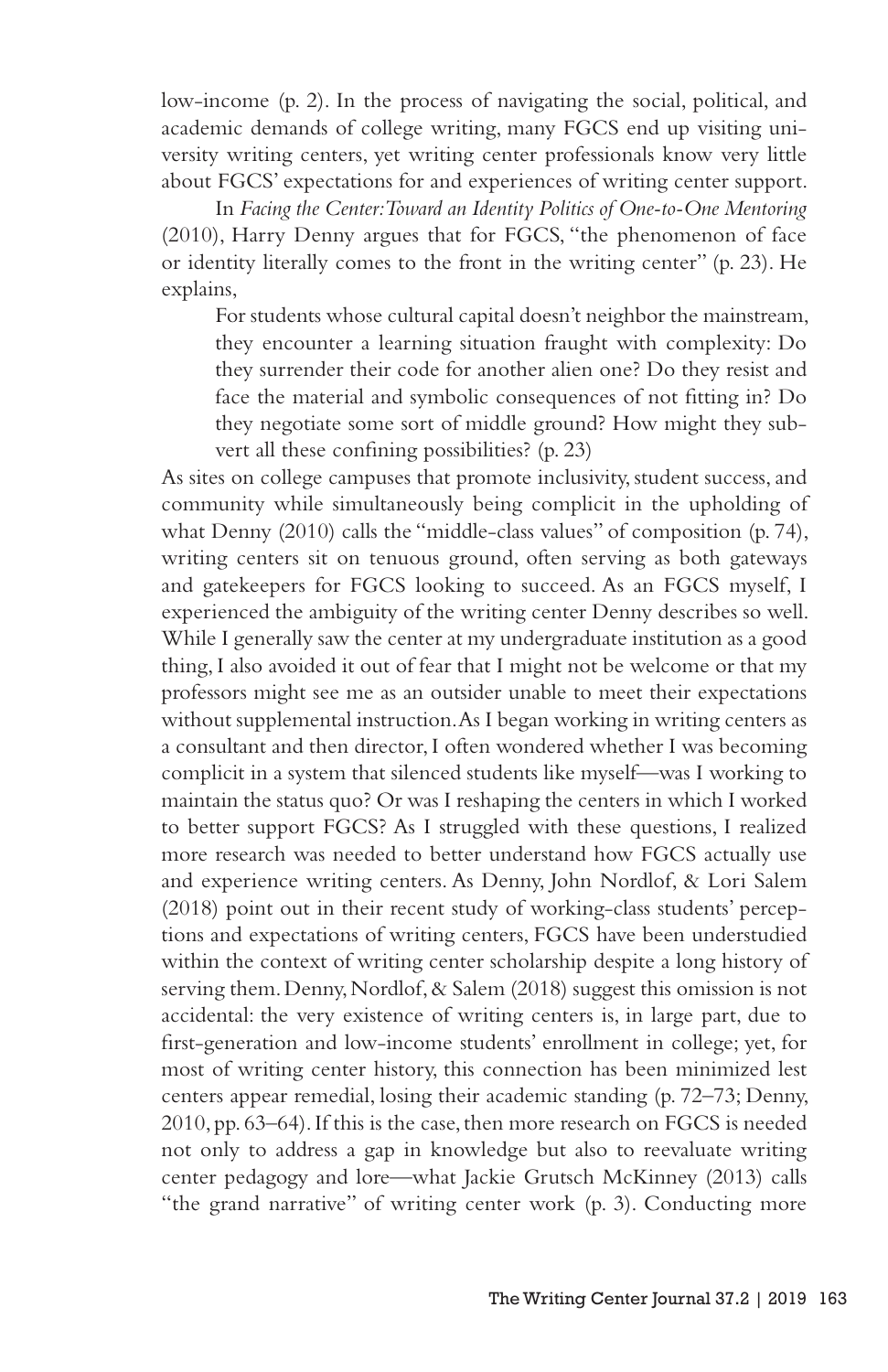research on FGCS and writing centers can add to the network of stories that make up our practice while also interrogating the idea that centers are equally accessible, welcoming, and supportive of *all* students.

In order to learn more about the experiences and needs of FGCS, I conducted a mixed-methods case study focused on FGCS' use of the writing center I direct at Augusta University, a midsized public research institution in the Southeast. Using grounded theory and open coding, I analyzed the WCOnline appointment and consultation report forms of self-identified FGCS and multigeneration college students (MGCS) to answer several questions about the writing center experiences of FGCS, including, What types of assistance do FGCS seek when they visit the writing center? What types of support are they most likely to receive from writing consultants? How does writing center pedagogy and training influence the types of support consultants provide FGCS? How do the requests of FGCS and the feedback they receive compare to those of MGCS visiting the writing center? How do consultants and FGCS negotiate authority during consultations? How might the experience of FGCS in the writing center affect their transition into college as they navigate new roles and unfamiliar expectations?

Results of the study revealed key differences between the writing consultations of FGCS and MGCS: FGCS' appointments covered more ground across stages of the writing process, used more directive approaches, were more likely to include negative language and emotional affect, and focused on global concerns and genre/rhetorical knowledge at more frequent rates than MGCS' appointments. These results suggest that if writing centers want to support FGCS in college, then writing center scholars and practitioners must continue to rethink some of the basic principles embedded in our practice and training, including the linear model of composing; categorical hierarchies of global/local; the directive/ nondirective continuum; and the idea of the center as a welcoming, safe space. Because of its design as a case study, the results of my research are limited in scope and not generalizable to other institutions.<sup>3</sup> However, my findings do provide insight into FGCS' perceptions and uses of writing centers that can add to the conversation about how best to support this growing student population.4

<sup>3</sup> At the time of data collection, Augusta University served primarily white, middle-class students from the state of Georgia, with first-generation students making up between 10% and 15% of the total undergraduate population. Because of this rather monolithic student body, my research serves as a case study, as results cannot be representative of wider, more diverse enrollments.

<sup>4</sup> The number of FGCS enrolled in undergraduate programs has continued to increase over the last decade, with FGCS currently making up somewhere between 25% and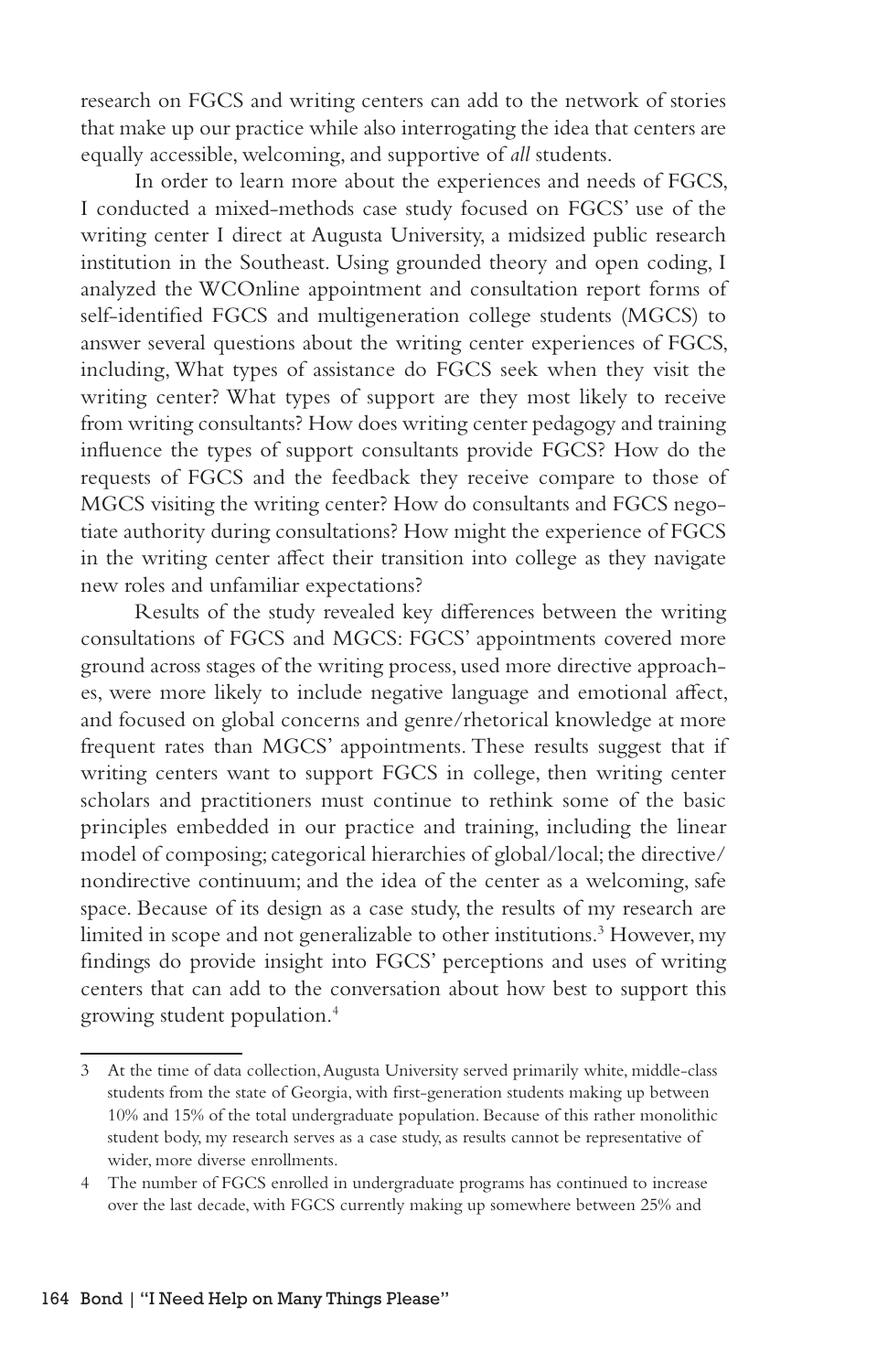### Searching for Stories, Recounting Voices: Methods and Analysis

I collected data by analyzing FGCS' writing center appointment forms and comparing them with writing consultants' correlating client-report forms taken from the scheduling software WCOnline.5 Data collected were created prior to my arrival as director of the writing center at my university, making my knowledge of writers and consultants minimal; consequently, I myself de-identified data prior to comparing FGCS' self-expressed needs to the observations, advice, and comments of the consultants in their follow-up client reports.6 I chose grounded-theory methodology and open coding so that meaning was derived from my local "community of practice" (p. 19), to use Mark Hall's (2017) words. This methodology creates theory that "fits" and "works" within local contexts, rather than generating theory "by logical deduction from *a priori*  assumptions" (Glaser & Strauss, 2017, p. 3). When coding, I started without a clear purpose or research question, allowing patterns to emerge from the data itself. As a pilot case study, this research generates hypotheses and critical questions about FGCS' use of writing centers that can be used to inform future investigations. This study's design can be replicated at other institutions and/or modified to support a larger, cross-institutional future study on the use of writing centers by FGCS.

The study sample included FGCS and a control group of randomly selected MGCS. To select my FGCS sample, I limited my study to students who self-identified as first generation on admissions/enrollment forms in fall 2015, the year my institution began tracking this information this way.7 This limit created an initial sample of 244 students. I looked up each

<sup>50%</sup> of college enrollments, depending on location, age of the student, and how the status is defined (U. S. Department of Education & NCES, 2014).

<sup>5</sup> Since data used in this study were pulled from existing semipublic files and all information was de-identified, the university's Internal Review Board Committee B: Social and Behavioral Research approved it under the classification of "exempt" (study # 1107769-1).

<sup>6</sup> If other institutions choose to replicate this study, I recommend having additional personnel do two tasks: de-identify the data prior to analysis by the primary researcher(s) in order to reduce potential bias and assist with coding to ensure intercoder reliability.

<sup>7</sup> It is important to note that definitions of *first generation* can vary depending on context. The term *first generation* most frequently refers to a student whose parents did not obtain a baccalaureate degree or a student whose parents did not attend a postsecondary institution. Ward, Siegel, & Davenport (2012) discuss the history of these two definitions. They point out that TRiO, the first federal educational program directed at recruiting and retaining FGCS in higher education after the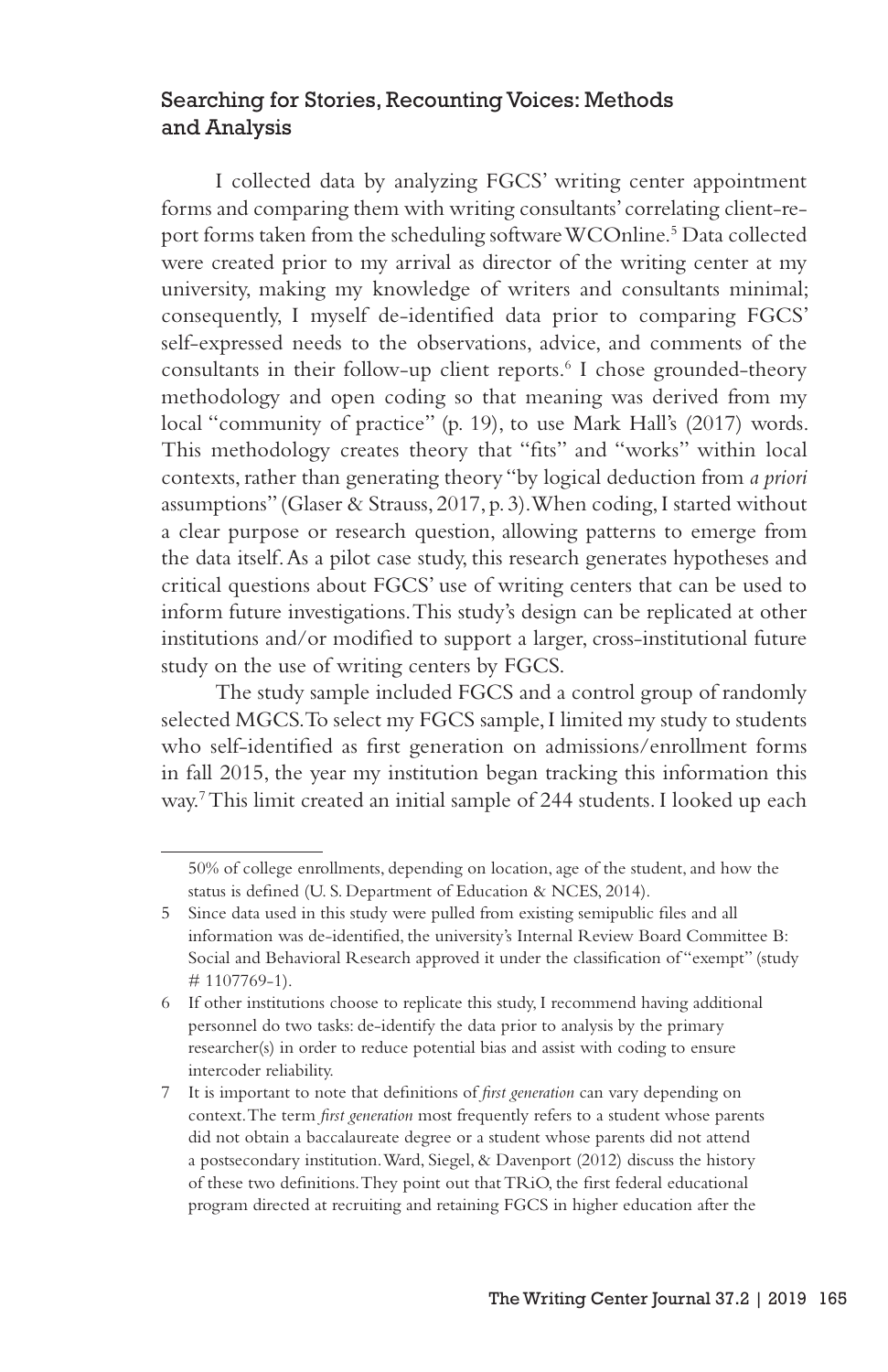of these students' names in our WCOnline client records to see if these students had registered for a writing center account. This yielded a sample of 47 students. I then limited the sample to self-identified first-generation students who had made writing-consultation appointments between January 1, 2015, and August 1, 2016,<sup>8</sup> resulting in 42 students who made a total of 108 writing center appointments. To form my control group, I randomly selected 42 MGCS drawn from a complete list of writing center clients with appointments made between January 1, 2015, and August 1, 2016. I omitted students who self-identified as FGCS on university admissions forms in 2015 from this list prior to random sampling. For the sample of MGCS, I again included appointment and client-report forms dated between January 1, 2015, and August 1, 2016. This sample did not yield as many appointments as my FGCS sample of 42 students, so I continued to add randomized students until I had a comparable number of appointments. My sample of MGCS included 52 students who made 108 appointments. As mentioned previously, the small sample size and setting limit the generalizability of results; however, the sample size did provide insight into the needs and perceptions of FGCS, as well as into consultants' perceptions of these students.

Since I compared students' appointment forms with consultants' report forms, it is also important to note that reports written by 15 undergraduate peer consultants (7 men, 8 women) were included in data analysis. None of these consultants identified as FGCS on 2015/2016 enrollment forms. The consultants were not informed of this study, nor would they have any way of knowing the FGCS status of their consultees, as these data are not made public by the university and were not collected on client profiles in WCOnline at the time of data collection. Thus, the trends that emerged when analyzing the data suggest unconscious biases or attitudes toward FGCS rather than intentional practices or prejudices.

implementation of the Higher Education Act in the 1960s, defined the term as "all students whose parents have not obtained a postsecondary degree" (p. 4). However, since then, some institutions and studies have used a more restricted definition of parents not having attended college at all. Ward, Siegel, & Davenport argue that the latter definition is more appropriate for designing support services for FGCS, as a lack of knowledge about college sets FGCS apart from other populations. Students whose parents attended a postsecondary institution but who did not matriculate may have institutional knowledge to pass on to their children, offsetting some of the barriers they face. While I agree with Ward, Siegel, & Davenport's assessment, this article uses the following definition of *first generation*, taken from the author's home institution's "First Generation Survey": "students who are the first in their families who plan to pursue and receive a college degree" (Augusta University, 2018).

<sup>8</sup> After this date, my center changed the design of its appointment forms, so all subsequent appointments were excluded from the study.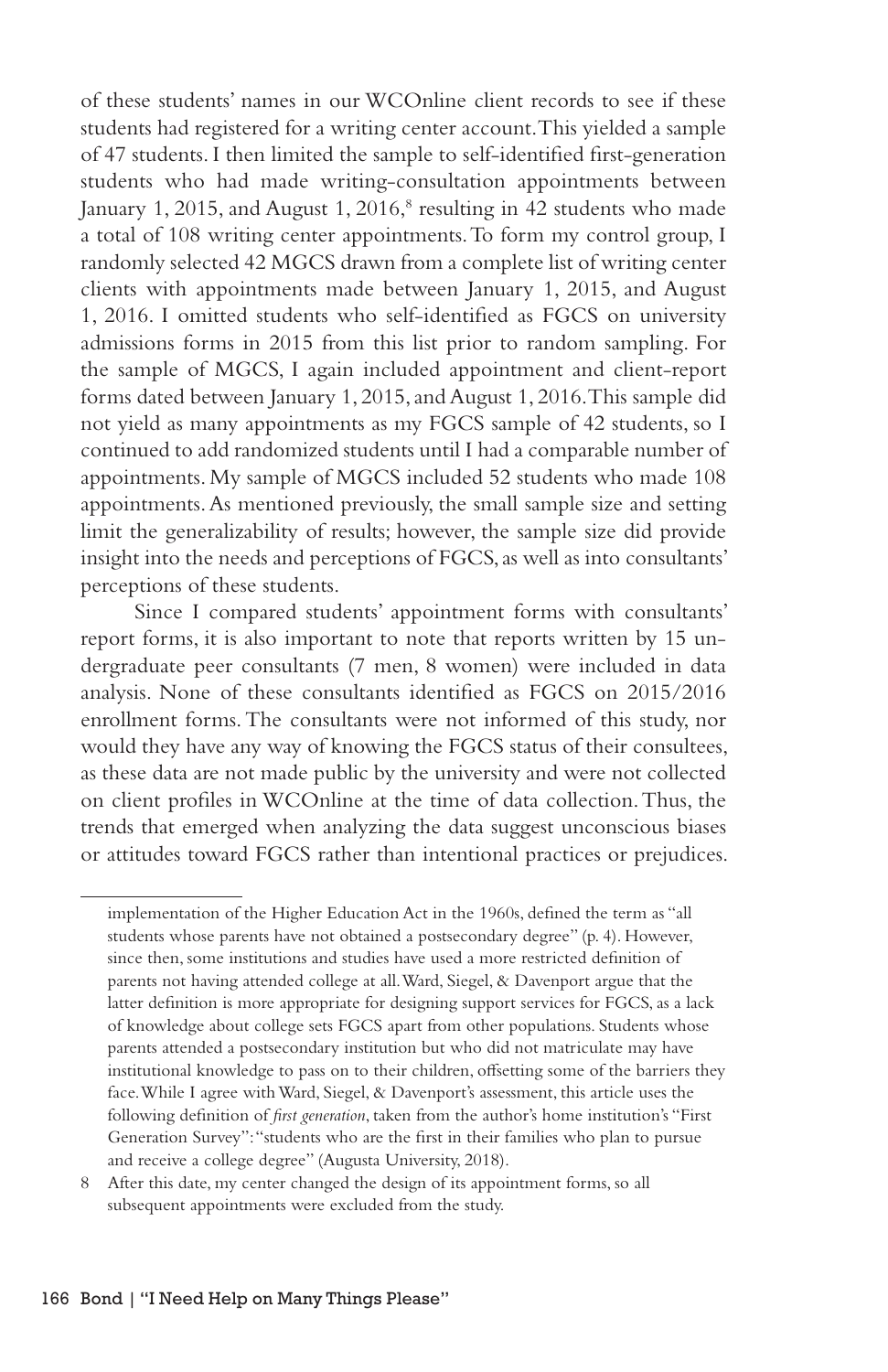While this can be a limitation of the study, consultants' lack of knowledge about the FGCS status can also be useful for seeing how, even at the unconscious level, consulting practices and writing center pedagogy can influence sessions and writer/consultant perceptions. Additionally, data used in the study were entered into WCOnline prior to my arrival at this university, so I was not involved with any of the sessions analyzed. I was also not involved in the training of these consultants, although each took a one-credit consultant-training course with a previous director that emphasized instruction in grammar and citation styles, the prioritization of global over local concerns, and professionalization.

Upon initial review, all forms  $(N= 330)$  were analyzed for recurring terms and practices. I identified 25 terms and practices (see the appendix for a comprehensive coding key with examples of each term/practice). Using the key included in the appendix, I coded all writers' appointment forms and available corresponding consultant report forms. In total, 108 FGCS' appointment forms, 52 corresponding FGCS' consultation reports, 108 MGCS' appointment forms, and 62 corresponding MGCS' consultation reports were included in data collection and analysis. I frequently assigned multiple codes to forms since single sessions often focused on more than one issue; however, I did not assign the same code more than once to a single form, even if a writer or consultant mentioned the same issue more than once. I left passages that did not fit into recurring patterns uncoded. Thus, numbers reported refer to the issues focused upon during a single session (or the frequency with which consultations focus upon certain issues), not to the frequency with which writers and/or consultants mentioned certain terms. In order to add to my understanding of trends in FGCS' appointments, after the initial round of coding, I grouped codes together into three broader categories: local concerns, global concerns, and genre/rhetorical knowledge.

Appointment forms without corresponding consultation forms were included in the sample, which meant that, although my sample included an equal number of writers' appointment forms—108 for both FGCS and MGCS—the number of available corresponding consultation report forms varied in each group. Therefore, I also used standard rates to allow for comparison among groups. Rates refer to the frequency of a code per 100 appointments across groups. I used the term *rate difference* to denote differences between the number of times a writer used a code and the number of times a consultant used the same code per sample group. For example, if FGCS requested help with citations at a rate of 13 times per 100 appointments, but consultants reported helping FGCS with citations at a rate of only 10 times per 100 appointments, there would be a rate difference of -3. On the contrary, if a consultant reported a code more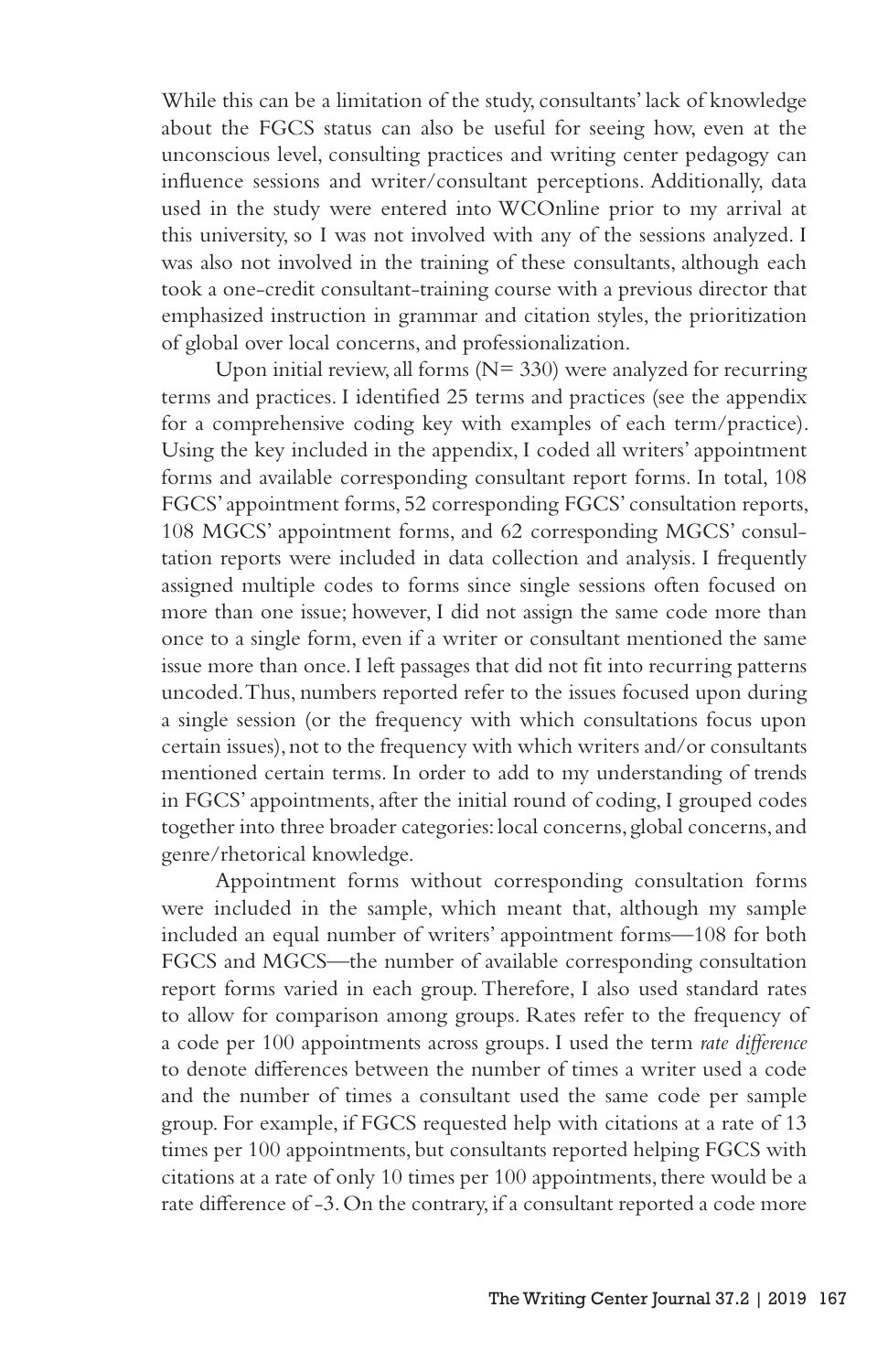frequently than it was requested by a writer, the rate difference would be denoted by a + symbol.

Since sample size for MGCS was not statistically significant in this study, comparing rate differences across sample groups does not offer generalizable results. However, the rate differences are useful starting points for thinking about discrepancies in what writers want/need when they come to the center and the support they receive; rate differences also provide insight, if only on a case-study basis, into potential differences in types of support provided to FGCS and MGCS. Since my center is small and held fewer than 2,000 annual appointments total during the time of data collection, the rates presented begin to tell a story about the types of support offered to different student populations. In addition to quantifying qualitative data via coding and rates, in the results I include key qualitative data from forms in order to complement and contextualize quantitative findings.

### "I Would Like to Work on the Mistakes That Were Made": What Happens when FGCS Visit the Writing Center?

In order to understand how FGCS and MGCS were using the writing center, I compiled coded data into tables (see Tables 1 and 2 below). These tables outline the rates at which FGCS and MGCS asked for help with particular areas of writing, as well as the rates at which writing consultants focused on similar concerns. Rate differences were also included in order to show the frequency with which consultants focused on writers' concerns or deviated from them.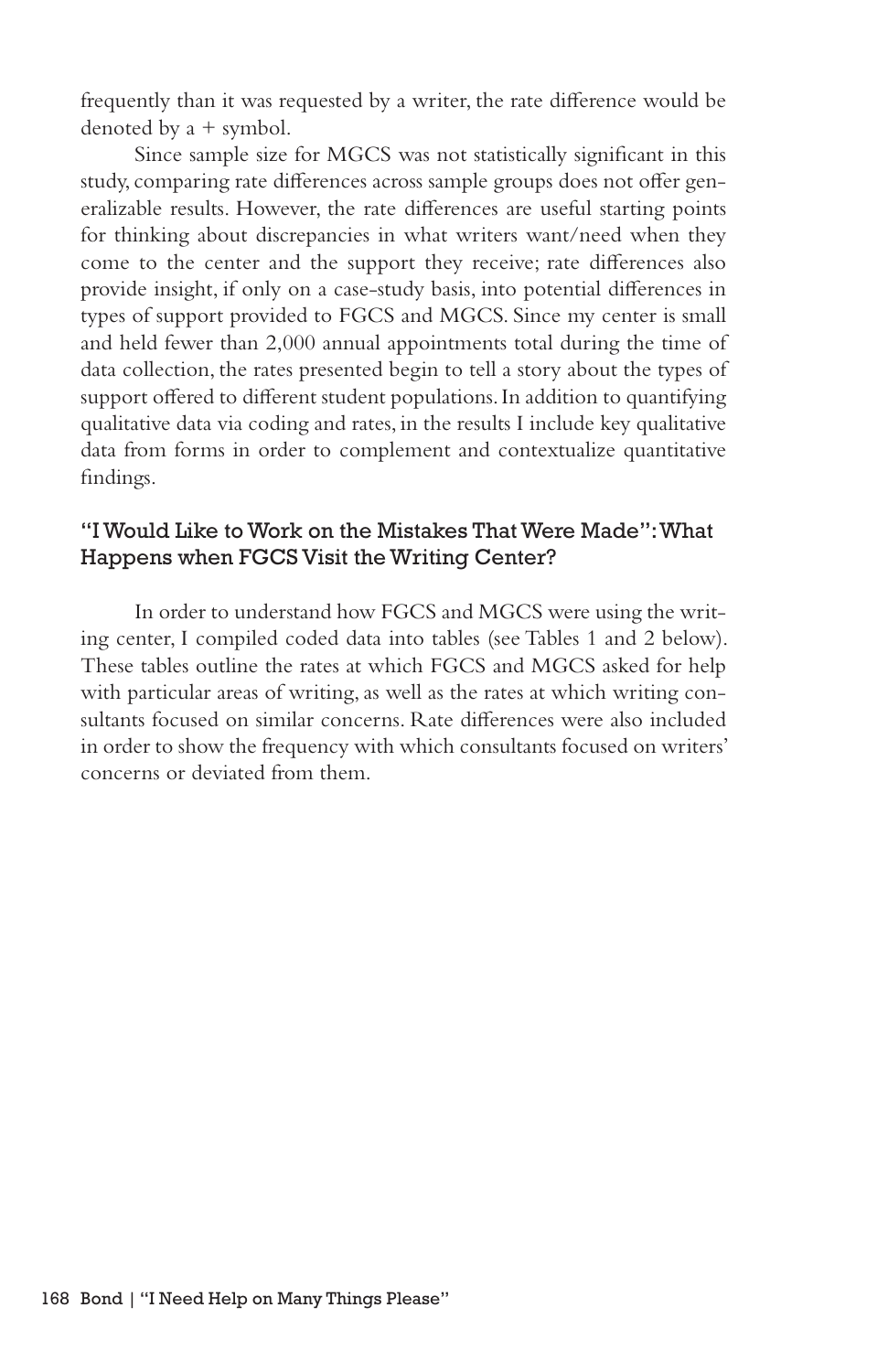# **Table 1**

# *FGCS' Use of Writing Center: Results of Initial Coding*

|                               |                | FGCS                | FGCS                   |                            |
|-------------------------------|----------------|---------------------|------------------------|----------------------------|
|                               |                | Appt. Forms         | Report                 |                            |
|                               | Code           | $(n=108)$ /<br>Rate | Forms<br>$(n=52)/Rate$ | <b>R</b> ate<br>Difference |
| Category                      |                |                     |                        |                            |
| Help                          | $\mathbf{1}$   | 13/12               | 7/13.46                | $+1.46$                    |
| Understand                    | $\overline{2}$ | 2/1.85              | 2/3.84                 | $+1.99$                    |
| Sentence-level issues         | 3              | 34/31.48            | 24/46.15               | $+14.67$                   |
| <b>Revise</b>                 | $\overline{4}$ | 19/17.59            | 5/9.61                 | $-7.98$                    |
| Fix                           | 5              | 1/0.92              | 1/1.92                 | $+1$                       |
| Analyze                       | 6              | 1/0.92              | 7/13.46                | $+12.54$                   |
| Edit                          | 7              | 30/29.62            | 1/1.92                 | $-27.70$                   |
| Organization                  | 8              | 21/19.44            | 19/36.53               | $+17.09$                   |
| Flow                          | 9              | 5/4.62              | 3/5.76                 | $+1.14$                    |
| Thesis                        | 10             | 6/5.55              | 11/21.15               | $+15.60$                   |
| Introduction                  | 11             | 5/4.62              | 2/3.84                 | $-0.78$                    |
| Conclusion                    | 12             | 1/0.92              | 1/1.92                 | $+1$                       |
| Prompt                        | 13             | 2/1.85              | 5/9.61                 | $+7.76$                    |
| Instructor                    | 14             | 1/0.92              | 4/7.69                 | $+6.77$                    |
| Requirement(s)                | 15             | 1/0.92              | 6/11.53                | $+10.61$                   |
| <b>Citation Styles</b>        | 16             | 11/10.18            | 6/11.53                | $+1.35$                    |
| Transition(s)                 | 17             | 2/1.85              | 2/3.84                 | $+1.99$                    |
| "How to $\ldots$ "            | 18             | 9/8.33              | 7/13.46                | $+5.13$                    |
| Genre/rhetorical<br>knowledge | 19             | 4/3.70              | 9/17.30                | $+13.60$                   |
| Invention                     | 20             | 7/6.48              | 6/11.53                | $+5.05$                    |
| Evidence                      | 21             | 3/2.34              | 5/9.61                 | $+7.27$                    |
| Positive emotional affect     | 22             | 0/0                 | 2/3.84                 | $+3.84$                    |
| Negative emotional affect     | 23             | 3/2.77              | 5/9.61                 | $+6.85$                    |
| Everything                    | 24             | 5/4.62              | 0/0                    | $-4.62$                    |
| Clarity                       | 25             | 1/0.92              | 5/9.61                 | $+8.69$                    |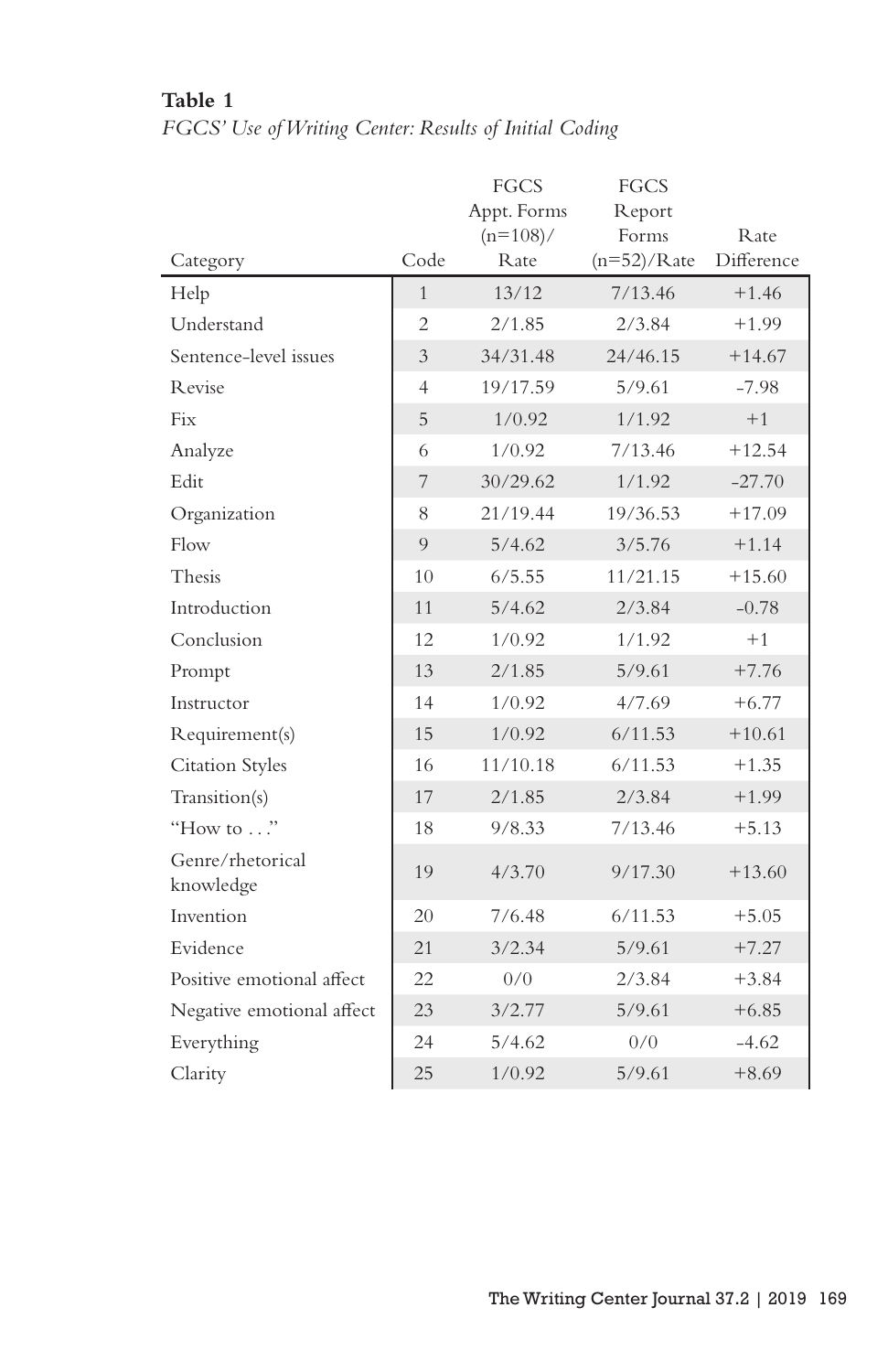|                           |                          | <b>MGCS</b> | <b>MGCS</b>   |              |
|---------------------------|--------------------------|-------------|---------------|--------------|
|                           |                          | Appt. Forms | Report        |              |
|                           |                          | $(n=108)$ / | Forms         | <b>R</b> ate |
| Category                  | Code                     | Rate        | $(n=62)/Rate$ | Difference   |
| Help                      | $\mathbf{1}$             | 5/4.62      | 6/9.67        | $+5.05$      |
| Understand                | $\overline{2}$           | 4/3.70      | 0/0           | $-3.70$      |
| Sentence-level issues     | $\overline{\mathcal{E}}$ | 35/32.40    | 9/14.51       | $-17.89$     |
| Revise                    | $\overline{4}$           | 9/8.33      | 3/4.83        | $-3.50$      |
| Fix                       | 5                        | 5/4.62      | 2/3.22        | $-1.40$      |
| Analyze                   | 6                        | 6/5.55      | 4/6.45        | $+0.90$      |
| Edit                      | 7                        | 24/22.22    | 7/11.29       | $-10.93$     |
| Organization              | 8                        | 20/18.51    | 9/14.51       | $-4$         |
| Flow                      | 9                        | 6/5.55      | 2/3.22        | $-2.33$      |
| Thesis                    | 10                       | 9/8.33      | 13/20.96      | $+12.63$     |
| Introduction              | 11                       | 1/0.92      | 4/6.45        | $+5.53$      |
| Conclusion                | 12                       | 2/1.85      | 0/0           | $-1.85$      |
| Prompt                    | 13                       | 1/0.92      | 1/1.61        | $+0.69$      |
| Instructor                | 14                       | 1/0.92      | 2/3.22        | $+2.30$      |
| Requirement(s)            | 15                       | 1/0.92      | 2/3.22        | $+2.30$      |
| <b>Citation Styles</b>    | 16                       | 27/25       | 17/27.41      | $+2.41$      |
| Transition(s)             | 17                       | 2/1.85      | 1/3.22        | $-0.24$      |
| "How to $\ldots$ "        | 18                       | 4/3.70      | 1/3.22        | $-2.09$      |
| Genre/rhetorical          | 19                       | 4/3.70      | 1/3.22        | $-2.09$      |
| knowledge                 |                          |             |               |              |
| Invention                 | 20                       | 5/4.62      | 4/6.45        | $+1.83$      |
| Evidence                  | 21                       | 3/2.77      | 7/11.29       | $+8.52$      |
| Positive emotional affect | 22                       | 0/0         | 4/6.45        | $+6.45$      |
| Negative emotional affect | 23                       | 0/0         | 3/4.83        | $+4.83$      |
| Everything                | 24                       | 2/1.85      | 0/0           | $-1.85$      |
| Clarity                   | 25                       | 2/1.85      | 3/4.83        | $+2.98$      |

#### **Table 2** *MGCS' Use of Writing Center: Results of Initial Coding*

As illustrated in Tables 1 and 2, across groups, there was a strong correlation between the requests of writers and the comments of the consultants, meaning consultants prioritized writers' self-expressed concerns. In other words, consultants consistently took a student-centered approach to writing consultations. One area of deviation was local concerns, which were de-emphasized by consultants in both groups. This shifting of attention is not surprising due to writing center pedagogy and the training of consultants, as most training manuals in the field, including the in-house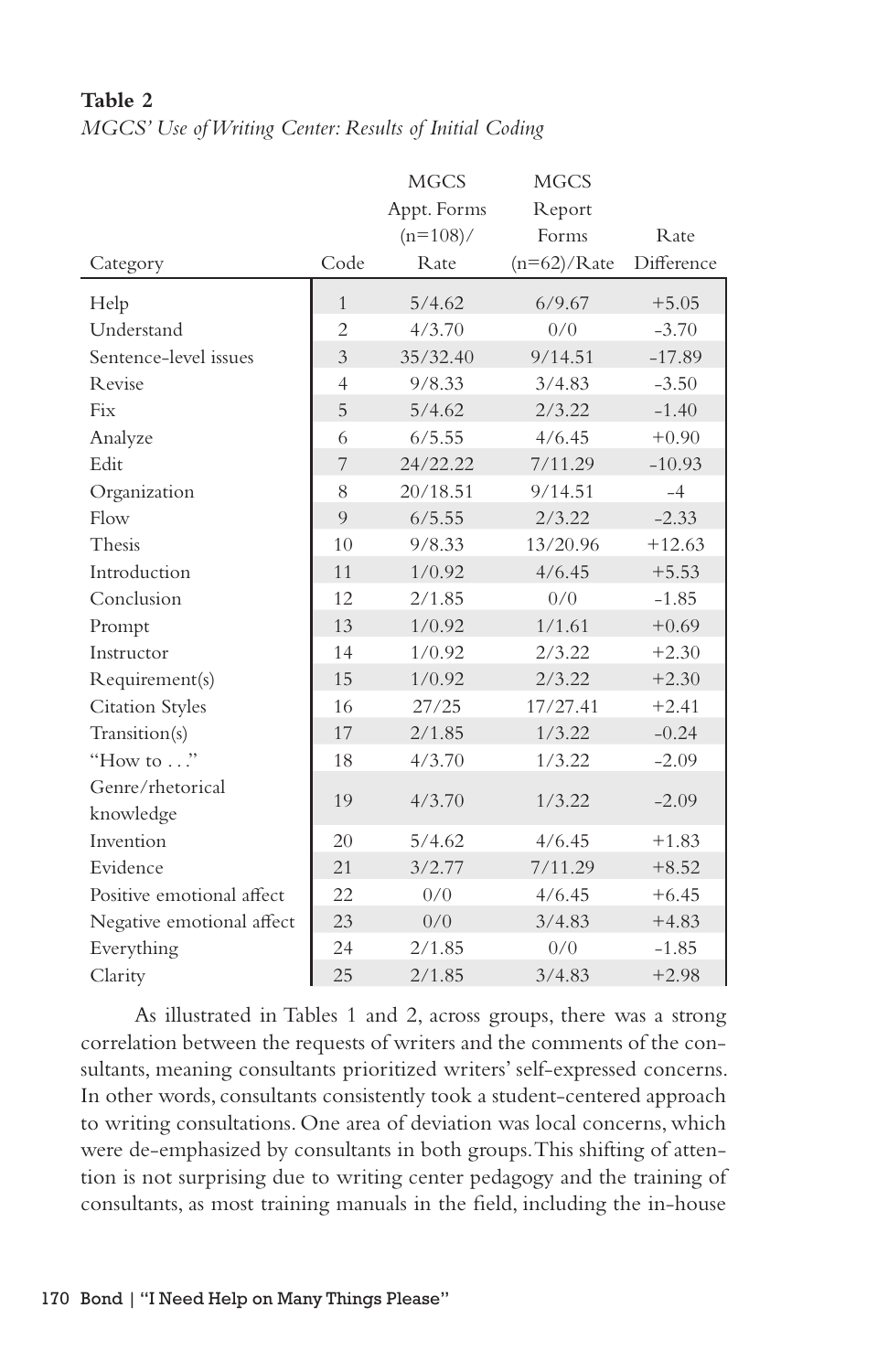guide used by consultants at my university, prioritize global over local concerns in sessions unless grammar is identified as a pressing issue or a student specifically requests the consultant only focus on grammar. As the data show, across groups, writing consultants directed writers' attention away from sentence-level issues, editing, introductions, conclusions, citation styles, and transitions, instead choosing to focus on revision, analysis, organization, flow, thesis and argument, invention, and evidence. I realize classifying writing concerns into categories of local and global is an act of interpretation and that many writing centers do not use such categories at all; within the context of these consultants' training, however, these classifications seemed most appropriate for working with data in my center. While not all the former areas can be categorized as localized, sentence-level concerns, they do suggest attention to more finite writing tasks, whereas the categories of emphasis suggest attention to larger scale modifications and revisions that would involve significant reworking at the levels of sentence, structure, and argument/purpose.

In order to gain more insight into patterns of support offered to FGCS versus MGCS, I then grouped coded responses into the larger categories of local concerns, global concerns, and genre/rhetorical knowledge (see Table 3).

#### **Table 3**

*Code Groupings into Local, Global, And Genre/Rhetorical Concerns\**

| Combined Categories<br>with Included Codes                  | FGCS<br>Appt.<br>Forms/<br>Rate | FGCS<br>Report<br>Forms/<br>Rate | FGCS<br>Rate<br>Difference | <b>MGCS</b><br>Appt.<br>Forms/<br>Rate | <b>MGCS</b><br>Report<br>Forms/<br>Rate | <b>MGCS</b><br>Rate<br>Difference |
|-------------------------------------------------------------|---------------------------------|----------------------------------|----------------------------|----------------------------------------|-----------------------------------------|-----------------------------------|
| Local concerns<br>(3, 5, 7, 11, 12,<br>16, 17, 24, 25)      | 90/83.33                        | 42/80.76                         | $-2.57$                    | 100/92.59                              | 43/69.35                                | $-23.24$                          |
| Global concerns<br>(4, 6, 8, 9, 10, 20, 21)                 | 62/57.40                        | 56/107.69                        | $+50.29$                   | 58/53.70                               | 42/67.74                                | $+14.04$                          |
| Genre/rhetorical<br>Knowledge<br>(6, 8, 13, 14, 15, 19, 21) | 33/30.55                        | 55/105.70                        | $+75.15$                   | 36/33.33                               | 26/41.90                                | $+8.57$                           |

\* It is important to note that the groupings in Table 3 are just one possible interpretation of the data. Future researchers, especially those who do not use categories such as global and local in tutor training, may find other groupings to be more insightful. It is also important to note that some codes appear in more than one category. For example, *organization* appears in both the global concerns and the genre/rhetorical knowledge categories since organization is both a higher order concern and related to awareness of genres and rhetorical structures. Grouping codes also means the frequency of codes may exceed the number of appointments or report forms in some cases since forms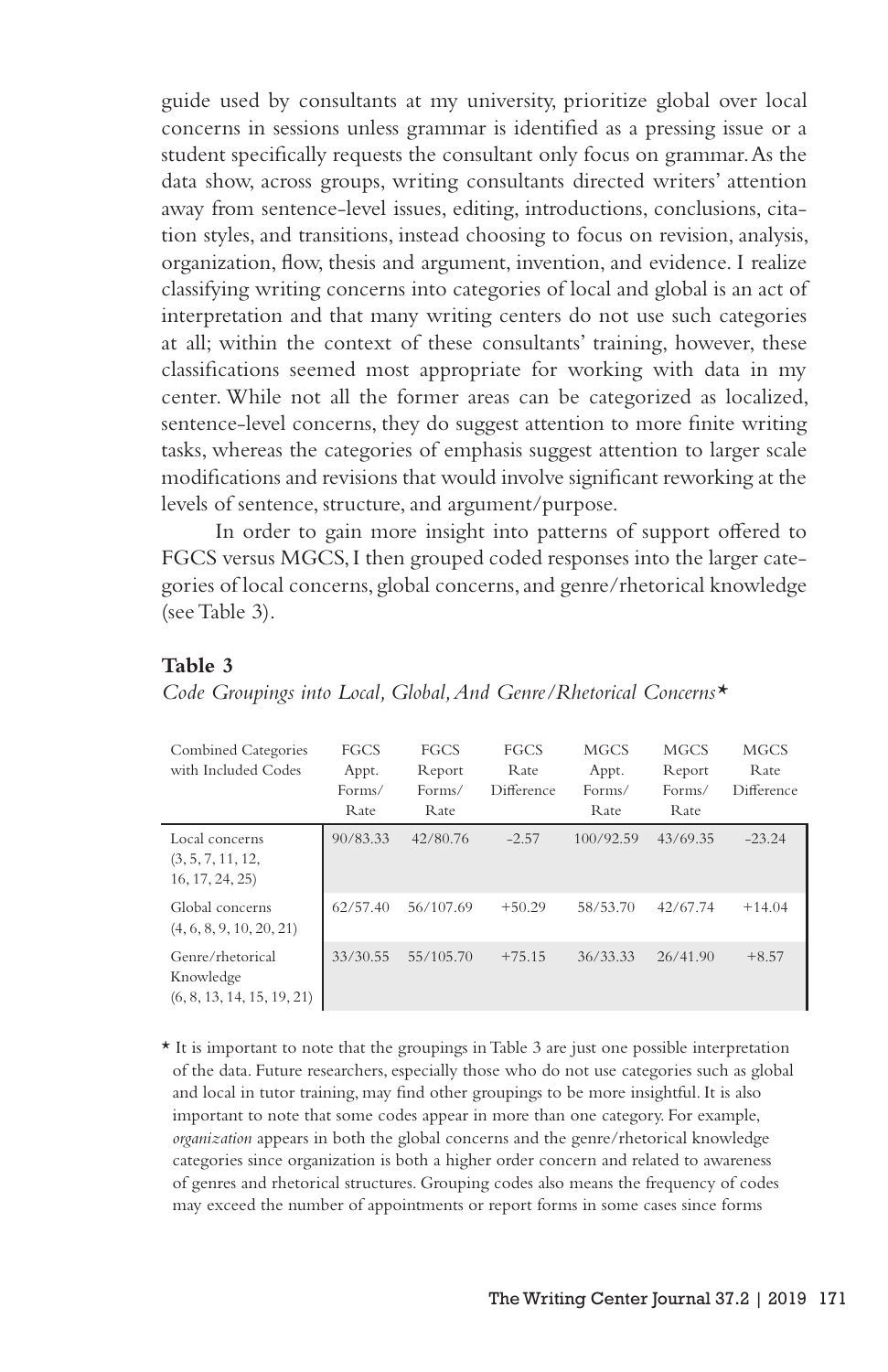Although this trend was already visible on the first round of coding, this second grouping makes it clearer that FGCS received more assistance with global concerns and genre/rhetorical knowledge, even though FGCS were not as likely as MGCS to ask for this assistance.

Overall, three key differences between FGCS' sessions and MGCS' sessions arose from the case-study analysis:

- 1. First-generation sessions showed greater discrepancy between appointment requests and consultants' emphases and were more likely to focus on multiple concerns across stages of the writing process during a single session.
- 2. First-generation students were more likely to exhibit language denoting negative writing identities, and consultants were more likely to view sessions with first-generation students negatively, even though consultants had no prior knowledge about students' first-generation status.
- 3. First-generation college students received more assistance with global concerns and rhetorical knowledge, even though they were not as likely as multigenerational college students to ask for this assistance.

Although this is a case study and the sample is not large enough to be statistically significant, these findings suggest that writing center professionals reconsider common practices in writing centers in order to serve FGCS better. Below, I discuss each of these findings and their implications in detail.

### "I Need Help on Many Things Please": Rethinking Linear Models of Composing and Hierarchies of Global and Local to Better Support FGCS

For FGCS, top areas of concern included sentence-level issues, editing, organization, and revision (codes 3, 7, 8, and 4, in descending order of frequency). For MGCS, top concerns varied slightly, including sentence-level issues, citation styles, editing, and organization (codes 3, 16, 7, and 8, in descending order of frequency). Although consultants tended

were often assigned multiple codes. In addition, I recognize some items may fit in other categories depending on the situation. For instance, citations may be a global concern depending on the assignment or instructor. However, for this study, I chose to include it as a local concern because, based on forms analyzed, it referred most frequently to making corrections in formatting at the sentence level. For this same reason, I labeled categories such as fix a *local concern*, whereas I labeled revise a *global concern*.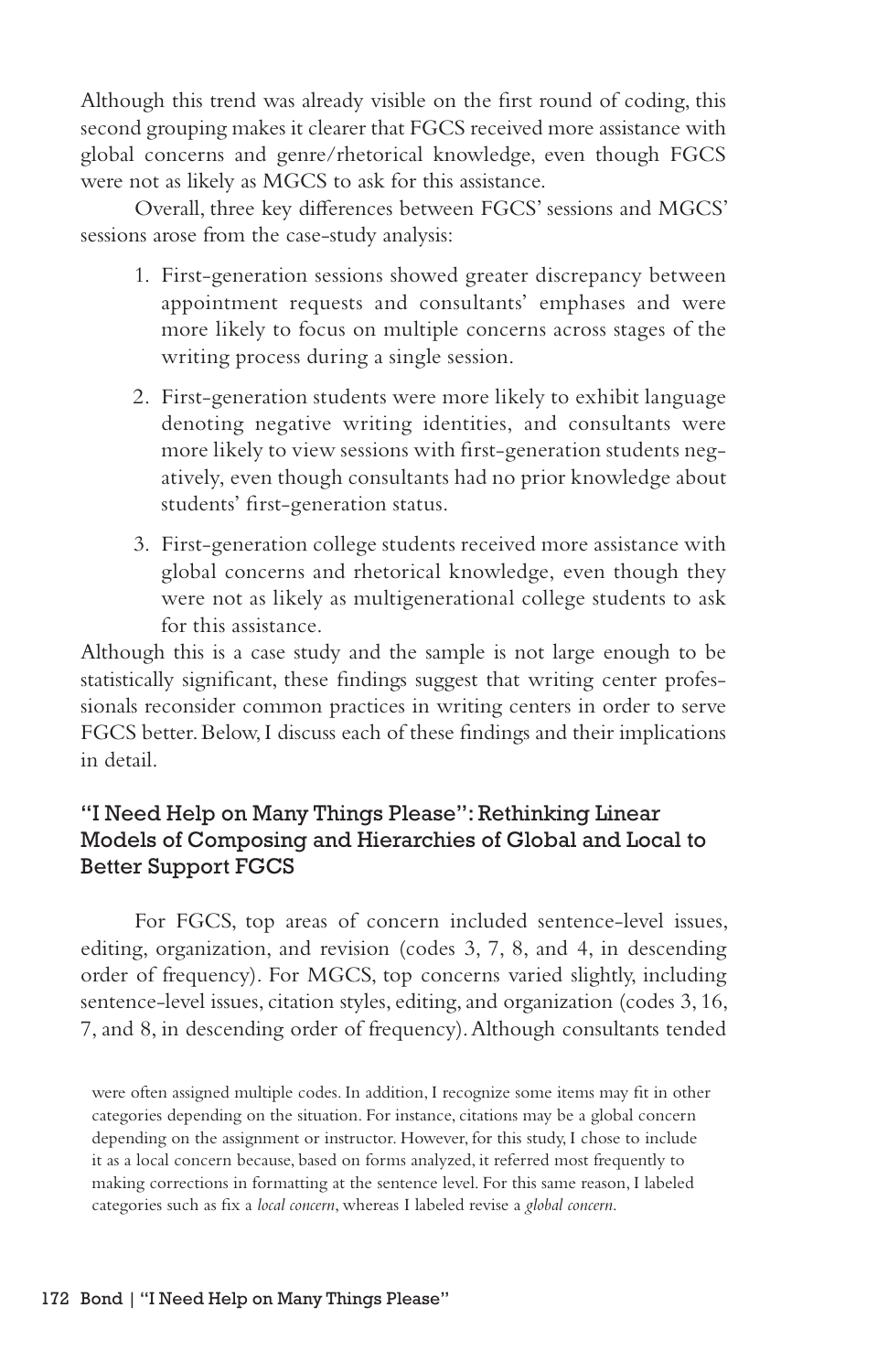to address writers' concerns across groups, rates of focus corresponded more closely in the multigenerational sample. In this group, consultants reported focusing most frequently on citing sources, thesis statements and arguments, organization, and sentence-level issues (codes 16, 10, 8, and 3, in order of descending frequency). In the FGCS group, however, consultants reported focusing most frequently on sentence-level issues, organization, thesis statements and arguments, and genre/rhetorical knowledge (codes 3, 8, 10, and 19, in order of descending frequency). Thus, consultants seemed to introduce new points of focus having to do with bigger-picture concerns such as argument and genre/rhetorical knowledge more frequently when working with FGCS. This trend will be discussed at greater length in a later section.

Interestingly, even though consultants shifted the focus in FGCS' sessions to other, perhaps more pressing issues than sentence-level concerns, consultants did not exclude working at the sentence level. In fact, in sessions with FGCS, consultants focused on sentence-level concerns in nearly 15% more appointments than requested. Furthermore, consultants reported working with FGCS on sentence-level concerns at a much higher rate than reported with MGCS: 46:15 (n=24 vs. n=9, respectively). However, while consultants were more likely to work with FGCS on sentence-level issues, consultants used fewer words related to editing (FGCS requested editing assistance at a rate of nearly 30 appointments per 100, whereas consultants reported working on editing/proofreading at a rate of less than two appointments per 100).

One explanation for consultants' tendency to limit words related to editing may have to do with my center's mission and pedagogy, which, at the time of data collection, prioritized global concerns and stressed that consultants are not copyeditors. But this possibility is complicated by consultants' treatment of editing requests by MGCS. Consultants were much more likely to use terms related to editing with MGCS than with FGCS on report forms  $(n=7 \text{ vs. } n=1,$  respectively), and there was a stronger correlation between requests for editing by MGCS and consultants' reports, indicated by a much lower projected rate difference (-10.23 for MGCS compared to -27.70 for FGCS). Increased points of focus could also be indicative of consultants feeling overwhelmed or lost during these sessions and thus reverting to sentence-level concerns as an easy way out; if FGCS and their consultants have a difficult time setting the tone and agenda, perhaps "grammar" is one thing both can discuss with relative ease.

Another explanation, however, is that consultants spend a substantial amount of time and energy on grammatical and mechanical principles with FGCS to facilitate clearer argument and thinking during writing, conflating traditional hierarchies of global/local concerns. This latter ex-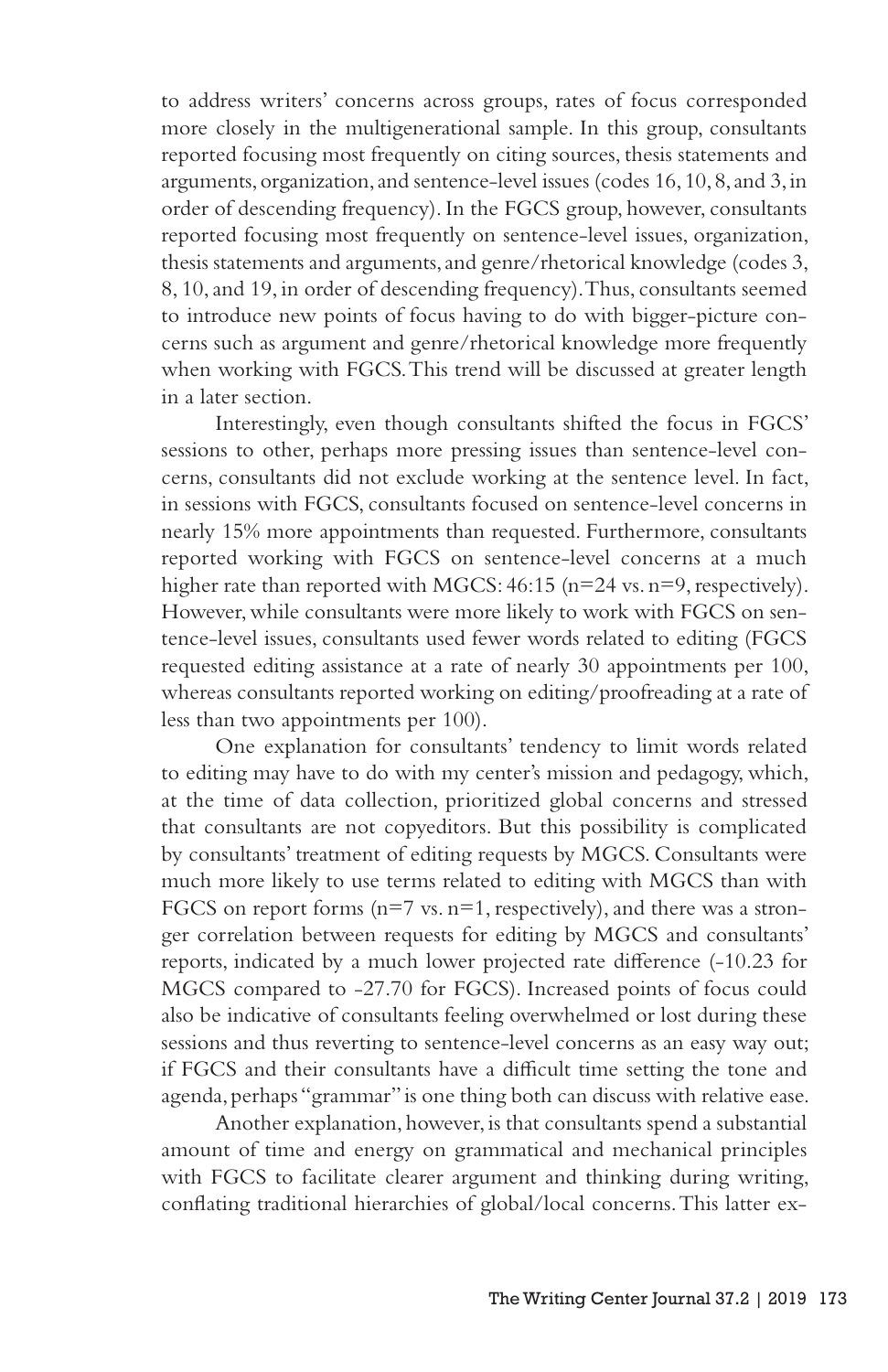planation is supported by consultants' tendency to focus on issues related to "clarity" in FGCS' consultation reports. While FGCS asked for assistance with clarity at a rate of less than one appointment per 100, consultants reported working on clarity in nearly 10% of all appointments with FGCS (n=5). Although the number of appointment forms and consultant-report forms is small in this case study, using standard rates suggests consultants would be nearly three times more likely to introduce "clarity" as a point of focus in FGCS' appointments than in MGCS' appointments based on their consultation reports.

 First-generation writers also seem to recognize that sentence-level issues may be interconnected with higher order concerns, as illustrated by their most frequent appointment requests. Results show FGCS and MGCS both prioritized sentence-level issues, editing, and organization most on appointment forms (codes 3, 7, and 8). In addition to these issues, however, FGCS emphasized revision—a stage in the writing process that typically occurs before sentence-level editing and polishing, while MGCS emphasized formatting citations (codes 4 and 16, respectively), a task associated with the final stages of editing and polishing. On the one hand, this distinction may indicate that FGCS are seeking help with higher order concerns or coming to the center earlier in the writing process than their multigenerational peers, who tended to focus more on sentence-level issues usually reserved for the editing stage. On the other hand, it could also indicate that FGCS come to the center at the same time or later than MGCS but are still working through global issues at this stage—or, it may mean many FGCS write within a different framework of time altogether.

This last possibility recalls Rebecca Jackson's (2008) story of Yolanda, a nontraditional writer whose material, social, and linguistic circumstances negated the conventional linearity of the writing process. In her article "Resisting Institutional Narratives: One Student's Counterstories of Writing and Learning in the Academy," Jackson recounts the inadequacy of the linear model of composing many centers and writing programs take up, a model that relies upon the assumption that students have time and leisure to "incubate" their ideas. As Jackson explains,

"Incubation" requires time; writing requires time. Yolanda does the best she can do with the time she does have. But her notion of time is different from my notion of time; her stories about time are different from my stories about time. Her stories about time *confront*  my stories about time. (p. 32; emphasis in original)

If FGCS experience time or the process of writing differently than many MGCS, then consultants may need to rethink approaches to agenda setting during FGCS' appointments to allow alternative models and temporalities to emerge. And whatever their own background, consultants may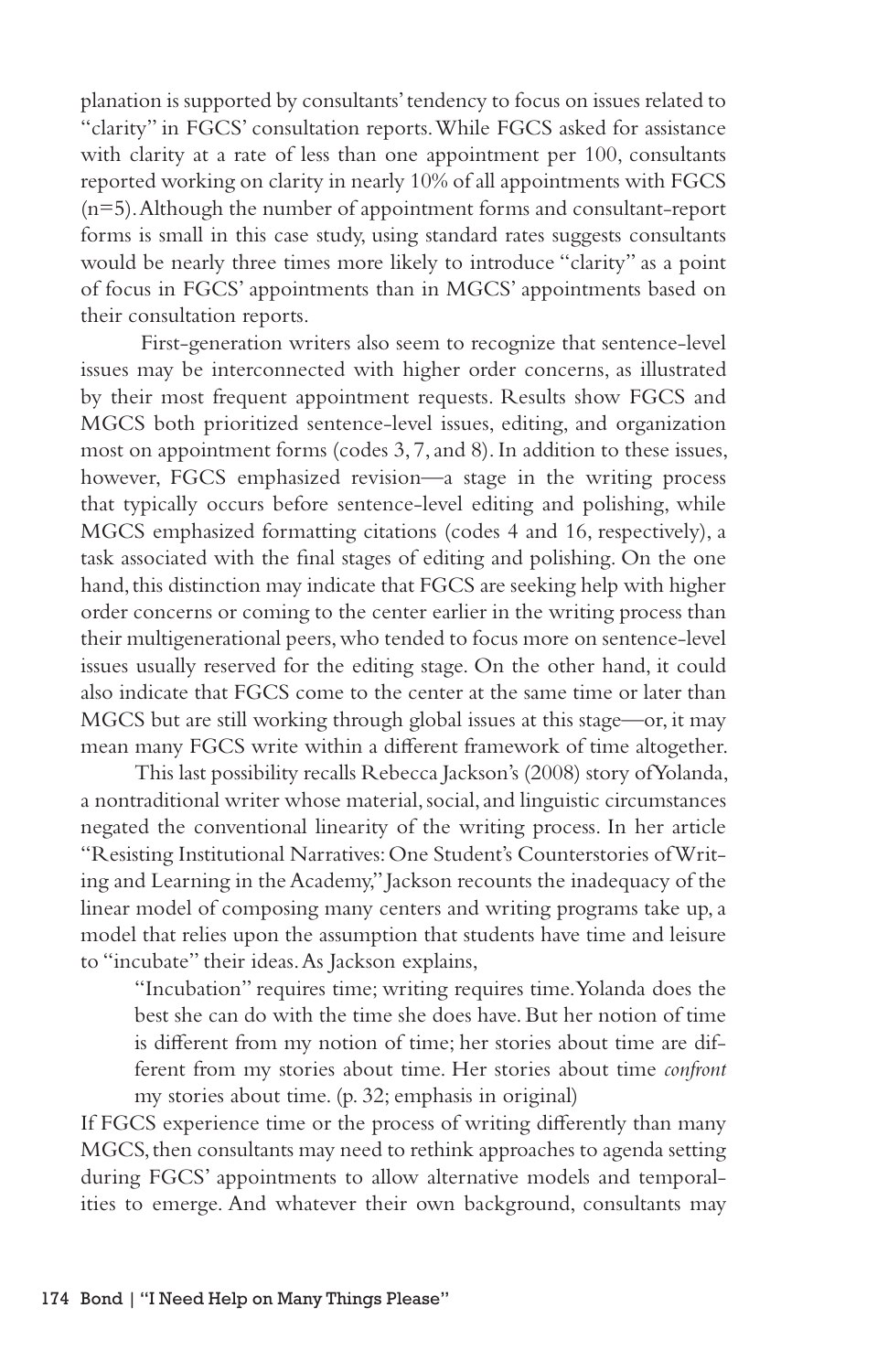also need training in how to avoid invoking middle-class assumptions about efficiency and leisure that, by default, saturate conventional lore about writing as process. While scholarship in rhetoric and composition has candidly taken up postprocess theory, which resists the idea that the writing process can be reduced to *one* generalizable model and opens up space for alternative rhetorics and discourses, many writing center practitioners, as Tom Truesdell (2007) notes, have hesitated. To best support all students, including FGCS, many centers may need to re-examine process and postprocess theory in order to break out of restrictive hierarchies of composing.

Another finding supports the idea that FGCS experience revision in the writing center as nonhierarchical: consultants reported working on multiple issues during single sessions and may attempt to cover more ground than when working with MGCS. Consultants reported 145 items of focus after appointments with FGCS as compared to only 105 items of focus after appointments with MGCS, even though 10 more consultant-report forms were available for the latter group than for the former. On average, consultants reported working on approximately 1.69 issues with MGCS as compared to 2.79 issues with FGCS. Consultants tended to focus on one or two concerns when working with MGCS students, whereas they focused on two or more when working with FGCS. Based on the top four priority areas identified by consultants for FGCS, this means FGCS may more frequently receive help on different levels of revision or points in the writing process during a single session. As a case study, these results are not definitive, but they suggest that, when working with FGCS, consultants might need to think outside the hierarchies—global/ local—they typically use to set the agenda, focusing instead on a more integrated approach.

The focus on multiple concerns—particularly sentence-level issues—could also be indicative of consultants opting to use a more directive approach when working with FGCS, which is supported by the increased use of *help/how to . . .* language (codes 1, 2, and 18) during FGCS' sessions. On their appointment forms, FGCS used this kind of language nearly twice as frequently as MGCS ( $n=24$  vs.  $n=13$ , respectively). On their report forms, consultants also used this language more frequently when working with FGCS as compared to MGCS (n=16 vs. n=7, respectively). The use of *help/how to . . .* language on both types of forms suggests writers and consultants may be more likely to perceive the consultant role to be that of "expert" when working with FGCS as compared to MGCS. Denny, Nordlof, & Salem (2018) similarly found FGCS wanted consultants to be both experts and specialists during consultations, rather than generalists or indirect participants (pp. 79–80). These findings suggest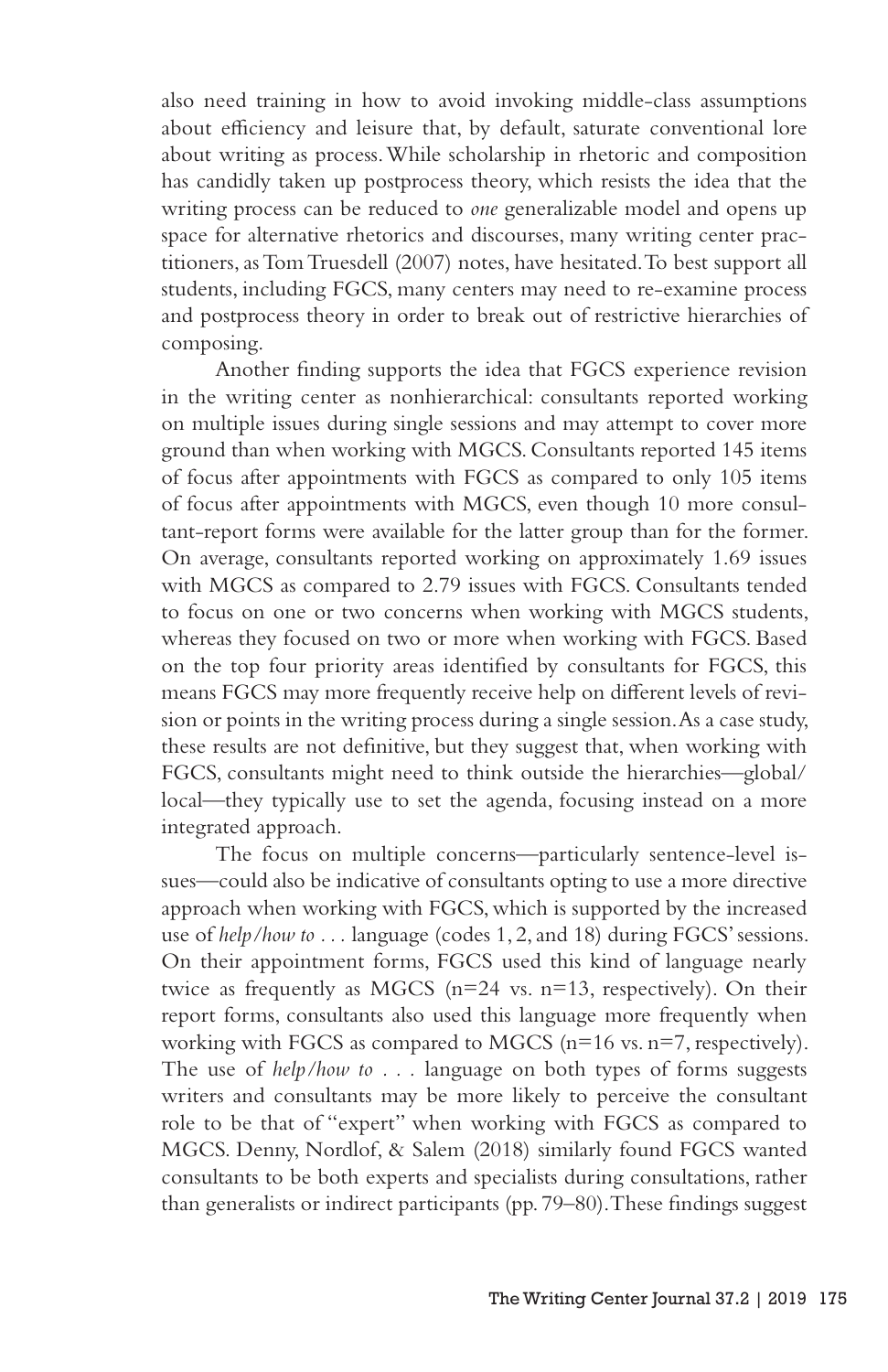centers rethink how they train consultants to negotiate authority during sessions and to develop roles beyond generalist or indirect collaborator.

The desire for expertise could stem from FGCS' lack of knowledge or feelings of insecurity about how college works. Consultants might introduce more points of focus during sessions with FGCS because they receive less direction from these students, who may not have the same vocabulary or confidence as their multigenerational peers to guide the session's goals. When faced with less guidance from the writer, consultants may move back and forth between global and local concerns as issues arise organically during the session, moving away from the hierarchies stressed in their training. It may take the consultant more time to identify areas of focus or to figure out which tasks take precedence when there is less direction from the writer. This possibility is supported by more frequent requests from FGCS for help with "everything" or "many things" on appointment forms  $(n=5 \text{ vs. } n=2, \text{respectively})$ . If FGCS are more likely to leave session goals in the hands of writing consultants, it makes sense that consultants use directive language more frequently in consultations with FGCS.

As Grutsch McKinney (2013) and Salem (2016) have argued, centers perhaps need to better support FGCS by worrying less about appearing remedial in order to provide the directive help FGCS desire (p. 68 and p. 162, respectively). For more than two decades, Salem and others have called for rethinking what Jeff Brooks (1991) coined "minimalist" tutoring (Clark, 2001; Clark & Healy, 1996; Hawthorne, 1999; Truesdell, 2007). My study suggests, yet again, that to best support students, especially FGCS, writing centers must rethink the use of nondirective strategies as a standardized, one-size-fits-all approach to consulting. Strategies such as the Socratic method, the use of hierarchies like global/local and the linearity they impose on process, and indirect questioning may not be a good fit for all students, particularly those who are first generation. For, as Salem (2016) eloquently explains,

Non-directive tutoring is not a "neutral" pedagogy that works equally well for everyone. Rather, it is a pedagogy that is most appropriate for students who have solid academic preparation—who already have a pretty good idea of what kind of text they are expected to produce—and who already feel a sense of self-efficacy and ownership over their texts. In other words, it is best suited to students with privilege and high academic standing. When students do not understand the expectations—when they "don't know what they don't know" about writing—then non-directive tutoring doesn't transform them into privileged students, it simply frustrates them. (p. 163)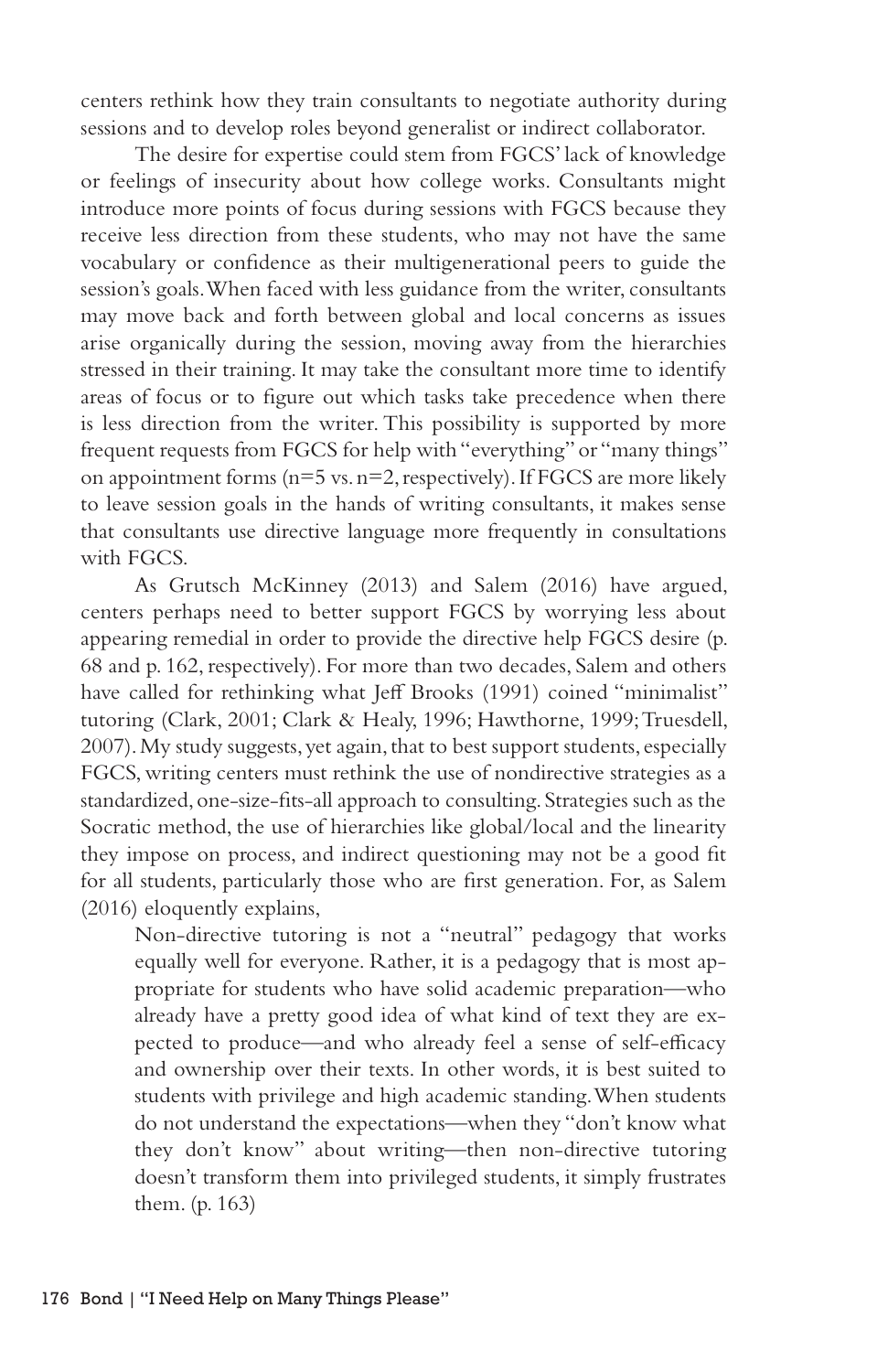If FGCS have less experience than MCGS do with academic writing and reading, they may simply struggle more with texts as they invent, draft, and revise. Sentence-level "errors," as defined by the academy, are only natural when students begin writing in what may be less familiar genres and rhetorical situations. A fear of lacking required grammar skills and the stigma that can accompany such fears can alone create writing anxiety, compounding error. A lack of knowledge about genre conventions and academic rhetorical situations can induce writing anxiety. It is likely many FGCS, who may be multiliterate but lacking in confidence, see grammar as bound up in their pursuit of academic success in ways MGCS do not. Using a more directive approach to consulting when FGCS request it or benefit from it could provide these students with confidence as they enter college discourse communities.

Rethinking these aspects of consultant training and writing center pedagogy, however, requires careful attention to the politics of literacy, the fluidity of language, and the consultant role when working with FGCS. If consultants find themselves being positioned or positioning themselves as directive experts, it is important that consultants balance teaching with respect for students' multiliteracies and stores of knowledge. Research on literacy and identity politics has consistently shown how the academy uses standardized English "grammar" to silence and oppress minority students,<sup>9</sup> especially those who identify as racial or ethnic minorities, many of whom may also be first generation. Consultants' tendency to include grammar instruction could be indicative of conscious or unconscious bias toward FGCS and the literacies FGCS bring to the table. Consultants may see themselves as a sort of hybrid gatekeeper/friend, guiding FGCS as they learn what Nancy Grimm (1999) and Gerald Graff (2007) famously refer to as "the rules of the game." If this is the case, it is critical that consultants, who may themselves be navigating the politics of literacy within the academy, are trained to simultaneously educate FGCS in the skills sought *and* empower FGCS to have agency within the discourse communities they enter. But, as Grutsch McKinney (2013) points out, consulting, in this context, is a mere "bandage" for the "war-wounded" that ignores "the war" (p. 69). Administrators must imagine the writing center as a space or mission that can challenge the institutional systems and regulations that create such bias to begin with (Grimm, 1996, 2011; Grutsch McKinney,

<sup>9</sup> See, for example, classic pieces such as those by Lisa Delpit (2006), Laura Greenfield (2011),Geneva Smitherman (1995), and Vershawn Young (2011). Although he does not focus on minority students and the politics of literacy, Joseph Williams's (1981) article "The Phenomenology of Error" is also of note, as it links grammar to social hierarchies and social anxieties while simultaneously pointing to its arbitrariness.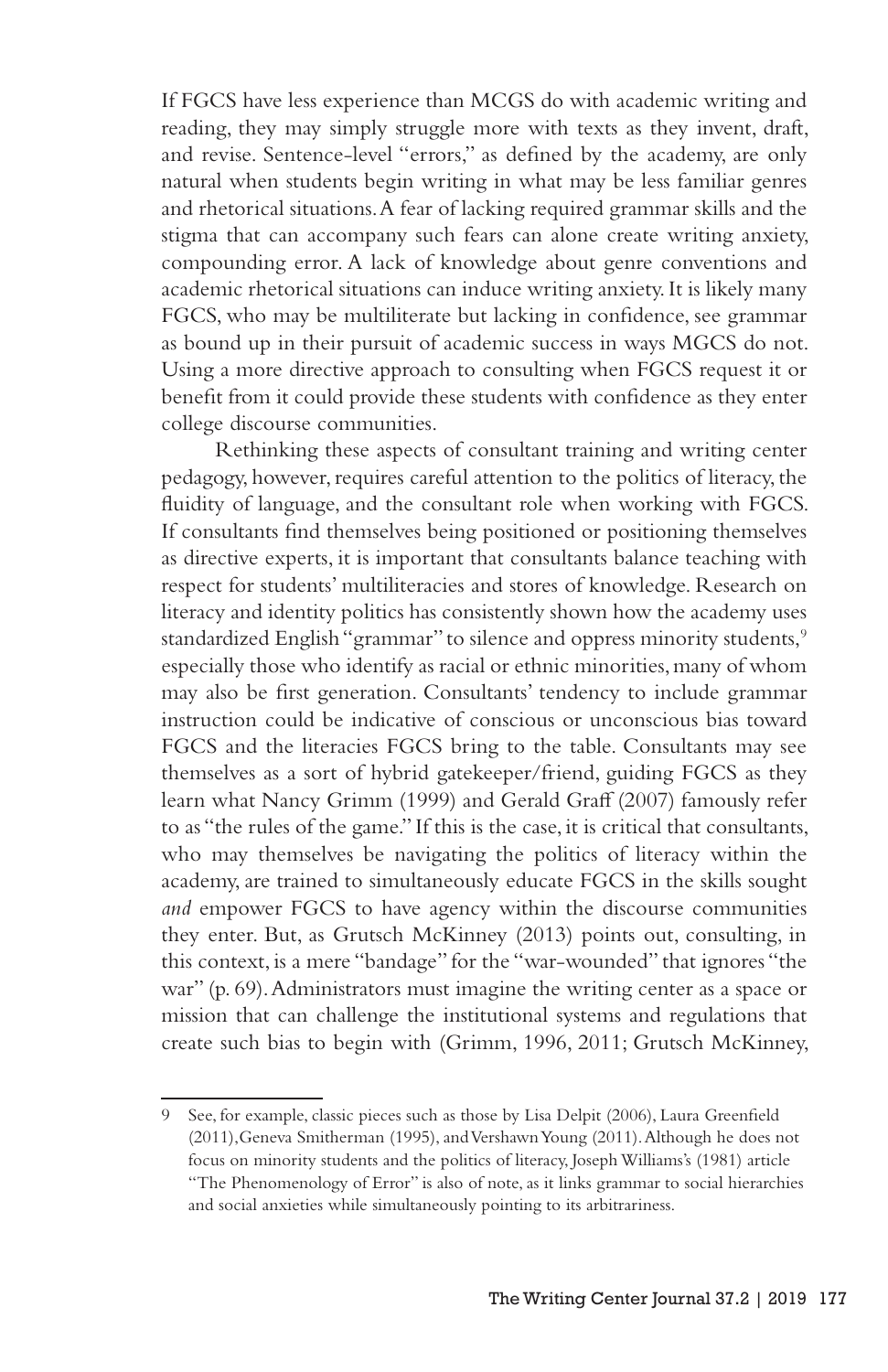2013). In order to meet the needs of FGCS without recreating systematic bias, more research is needed into how FGCS and consultants negotiate agenda setting and roles during consultations—do FGCS request/ demand expertise? Or do consultants who are MGCS impose expertise onto sessions problematically, without invitation? Once expertise is on the table, how is it taken up and discussed by both parties? How might this negotiation be complicated by other factors, such as gender, race, and age, or a consultant's identification as first generation?

### "I Am a Horrible Writer": Negative Emotional Affect and FGCS' Consultations

Study results also indicate that, when compared to MGCS, FGCS are more likely to express negative views of their writing ability. This finding is consistent with existing research that shows FGCS are more likely to lack confidence as writers than are MGCS (Denny, Nordlof, & Salem 2018; Engle, 2007; Peckham, 2010; Penrose, 2002). First-generation students were more likely than MGCS to use negative emotional language on their appointment forms  $(2.77:0, \text{ or } n=3 \text{ vs. } n=0, \text{ respectively}),$ including comments such as "I am a horrible writer with a time crunch"; "I . . . have a problem with getting off topic easily without noticing"; and "I need help getting over my writer's block." Multigenerational students did not use self-deprecating language or terms such as "problem" in their appointment forms. This suggests FGCS are more likely to have negative perceptions of writing or of themselves as writers when they enter college.

Data also suggest writing consultants may inadvertently reinforce these negative identities by using less positive and more negative language in their consultation reports for FGCS. While neither group of writers showed signs of positive emotional affect on their appointment forms, writing consultants used positive language in consultation reports nearly twice as often for MGCS than for FGCS  $(6.45:3.84, \text{ or } n=4 \text{ vs. } n=2,$ respectively). Examples of positive affect on consultation reports included comments such as "We had a very productive session"; "The essay was very well-written and addressed each aspect of the prompt very well"; "[Student] was very receptive to the session and came prepared with thoughtful questions"; and "This appointment was a blast!" Consultants were also much more likely to use negative language on reports for FGCS than on those for MGCS (9.61:4.83, or n=5 vs. n=3, respectively). Examples of negative commentary on FGCS reports included phrases such as "The organization was excruciatingly problematic"; "I felt overwhelmed by the amount of material I had to sift through in order to give her the feedback she wanted"; "The essay suffered from . . ."; "I could not understand the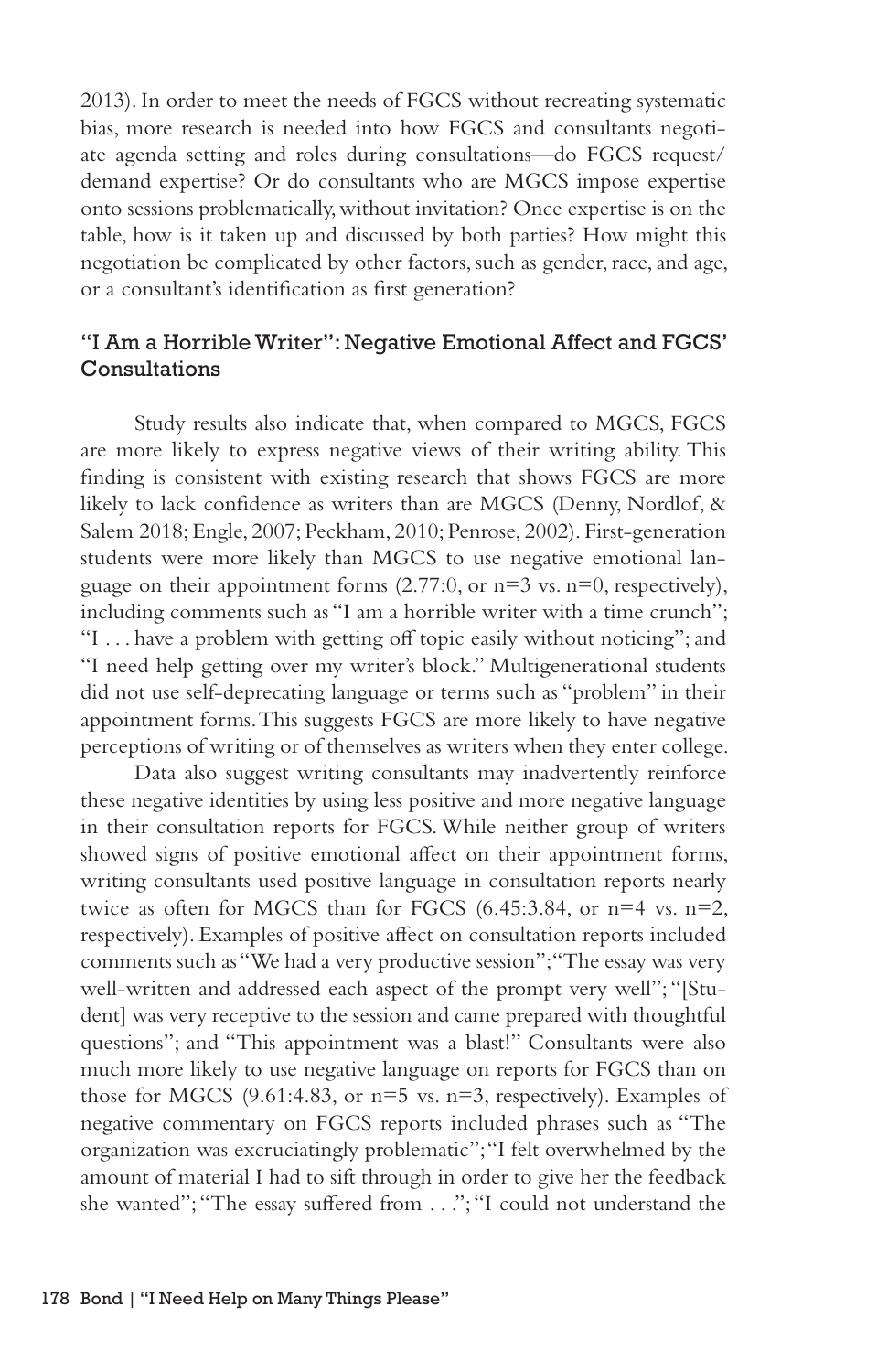structure of the paper whatsoever. I had to ask [another consultant] to step in and help me, because the paper needed so much work. This was the most challenging session I have had all year"; and "[The student] was having issues with understanding narrative structure."

In consultants' commentary, negative emotions surface most frequently through adjectives/adverbs/qualifiers ("excruciatingly"; "whatsoever"; "so much"; "most challenging") and diction that calls to mind a defect or physical ailment ("problematic"; "suffered from"; "issues with"). Although these comments and others like them do not directly fault writers, the connotation suggests it is the writer, not the assignment, instructor, or consultant, who is at fault for the "problem" consultation, an attitude reflective of the hierarchical organization of the university, which tends to place the burden for success on individuals. This attitude problematically replicates systemic inequities within the university, involving the writing center in unjust practices of academic gatekeeping bound up in the politics of literacy. The language in reports also captures a sense of heightened negative emotional affect that saturates consultations with FGCS, something that could contribute to negative writing center experiences and lower rates of academic success for this group of students. Furthermore, consultants could unconsciously create a snowball effect since, at my institution, consultants use these reports as in-house records to guide future sessions with returning writers. By reading negative language in FGCS' appointment reports prior to meeting with these students, consultants may enter sessions with implicit biases already in place.

One implication of this finding is the importance of providing consultants with more training on how to avoid emotionally traumatic language in all consultations, especially in those with writers who already exhibit lower writing confidence and negative writing identity. While their results may not be generalizable to all student populations, Jo Mackiewicz and Isabelle Thompson (2013) suggest centers experiment with motivational scaffolding (or praise) to improve writers' confidence and motivation. Providing a supportive, positive emotional environment through nonverbal cues and praise has been linked to improved writing ability (Bruning & Horn, 2000; Maclellan, 2005). Although I did not examine session notes or transcripts, consultation reports suggest consultants working with FGCS may be less likely to use motivational scaffolding in their sessions. This trend could contribute to the negative feelings FGCS have about their writing. Of course, consultants may not always find politeness and scaffolding techniques to be effective with FGCS, especially if these students are not native English speakers (Bell & Youmans, 2006; Thonus, 2004, 1999). However, by becoming more aware of the uses of praise as well as negative emotional affect during sessions, either through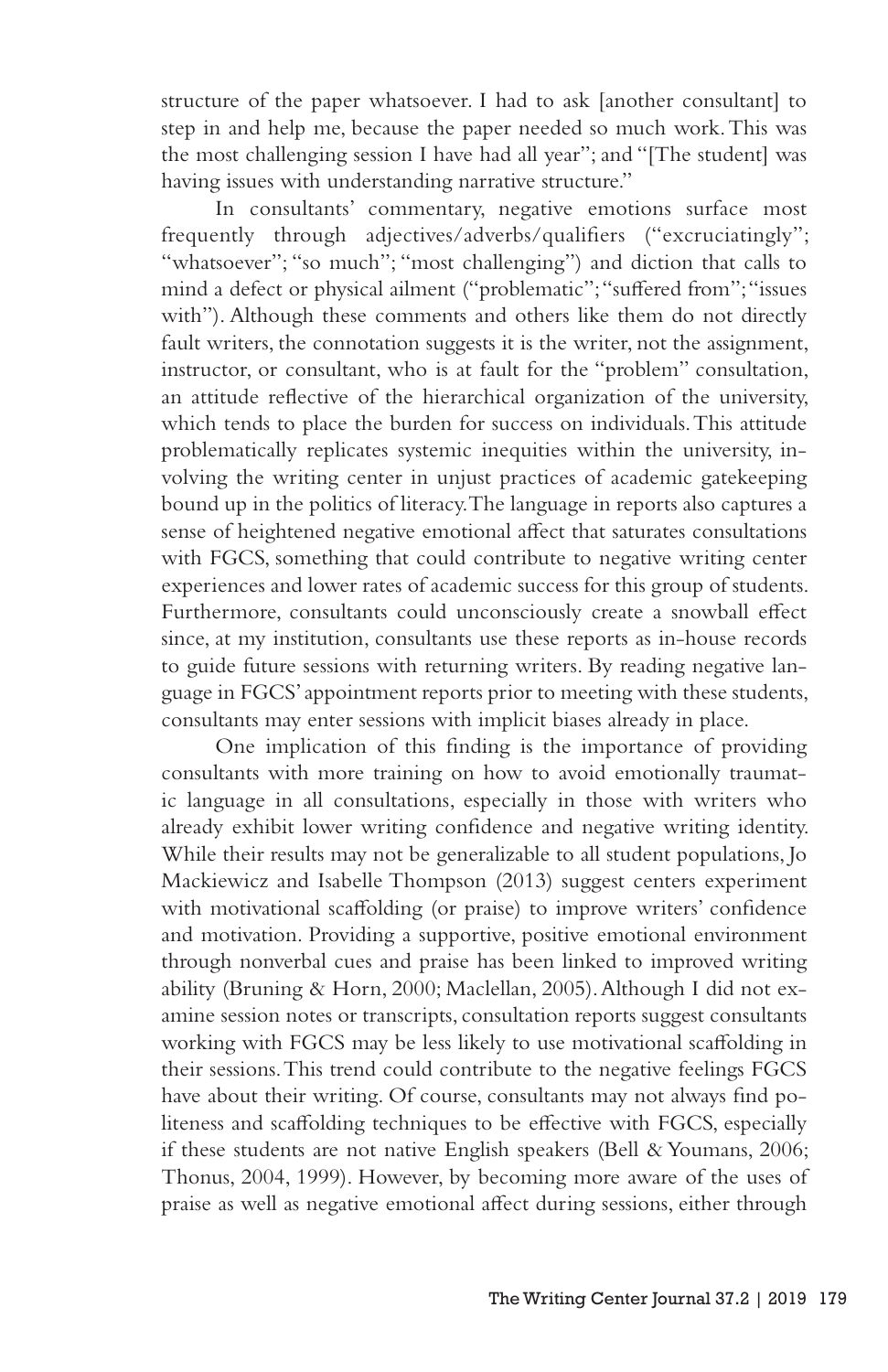training or the use of session notes and reflection, writing consultants would be able use motivational scaffolding to challenge implicit biases or to improve FGCS' perceptions of themselves as writers as they navigate the transition to college.

### "Structurally Where Do I Go and Am I on Track So Far?": FGCS and Global Concerns

Another trend of FGCS' appointments was a greater emphasis on global concerns and teaching students about genre and rhetorical knowledge. Even though FGCS and MGCS requested assistance with global concerns and genre/rhetorical knowledge at similar rates and frequencies (57.40:53.7, or n=62 vs. n=58; and 30.55:33.33 or n=33 vs. n=36, respectively), consultants emphasized these issues in their reports at much higher rates and frequencies when working with FGCS (107.69: 67.74, or n=56 vs. n=42; and 105.7:41.90, or n=55 vs. n=26, respectively). The rate difference for genre/rhetorical knowledge was even more pronounced, with consultants reporting focusing on these concerns at more than triple the rate requested by FGCS  $(30.55:105.70, \text{ or } n=33 \text{ vs. } n=55)$ . When comparing across groups, consultants emphasized global concerns at nearly double the rate  $(107.69:67.74, \text{ or } n=56 \text{ vs. } n=42)$  and genre/rhetorical knowledge at more than double the rate  $(105.7:41.90, \text{ or } n=55 \text{ vs. } n=26)$ in their reports when working with FGCS.

These findings indicate that FGCS receive more support in understanding genre and academic writing conventions than do their multigenerational peers. The greater frequency of words such as "analysis," "assignment," "requirements," and "teacher," "instructor," or "professor" on FGCS' report forms suggests consultants spend time metaconsulting on genre and assignment requirements before moving on to composing, as these words are most commonly used in relationship with decoding readings, assignment prompts, rubrics, and/or instructors' commentary. For example, many consultants expressed concern that FGCS did not understand prompts, writing: "She wanted help with her argumentative essay. I read through it with her and helped to point out that it was more of an opinion essay. We then revised to meet the prompt"; "I tried to get [Student's] input on whether this was a typical essay or one that required alternative organization as demanded by her instructor. She seemed to vacillate on this point"; and "First, we went over the professor's assignment sheet. It seemed that [the student] had either misunderstood the assignment requirements, or he had not read them." These comments by consultants imply that a large portion of what consultants do with FGCS is redirect their attention from the immediacy of composition to the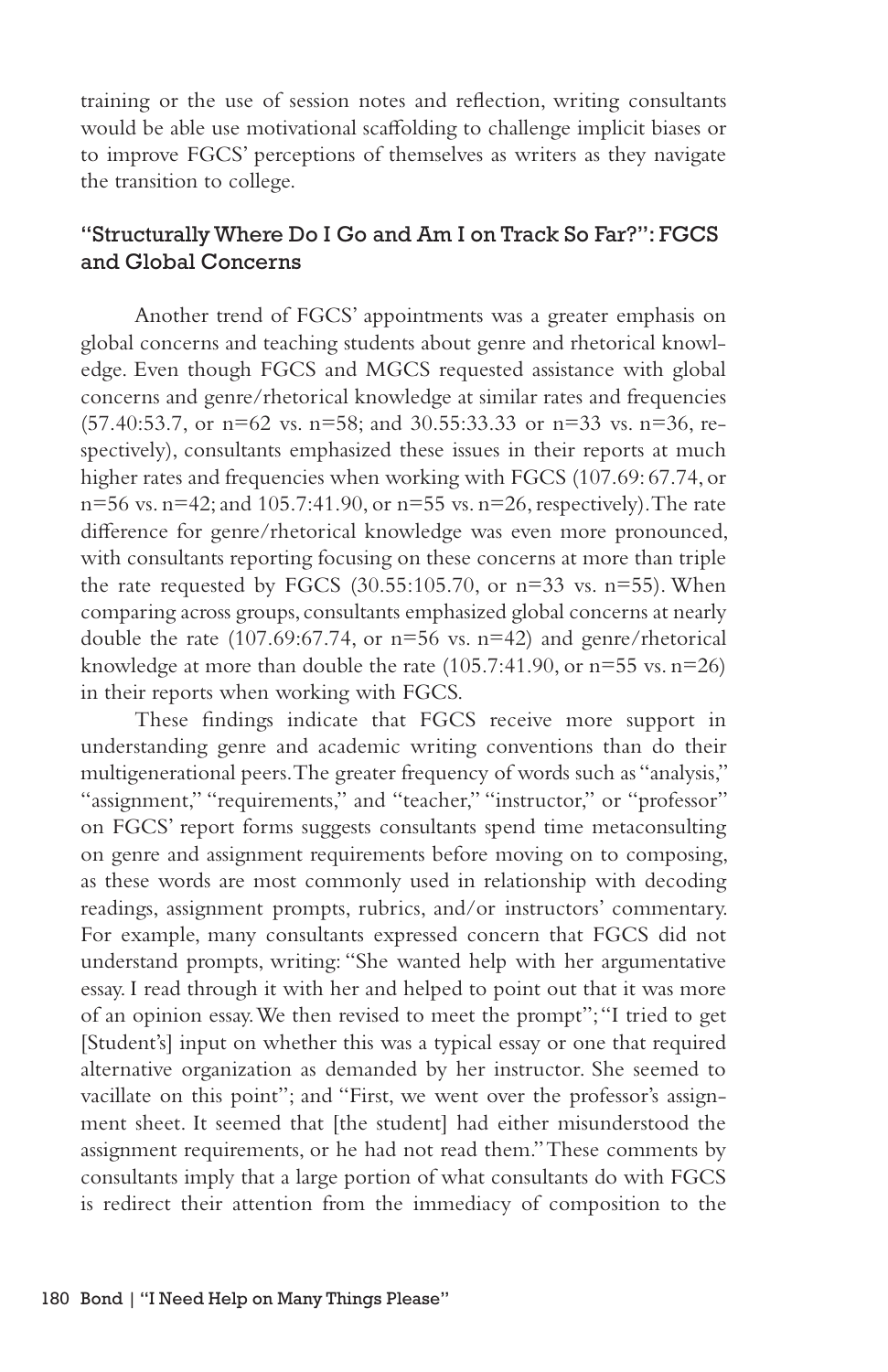genre conventions and academic expectations governing academic-text production.

This finding is consistent with Denny, Nordlof, & Salem's (2018) research, which revealed that FGCS came to writing centers seeking knowledge of "what 'college' wants in terms of writing," suggesting a belief in a single correct "'structure'" writing consultants can explain (pp. 76–77). While Denny, Nordlof, & Salem found FGCS seeking genre/ rhetorical knowledge, my study suggests consultants might focus on these areas even when students do not initially ask for this assistance. Taken together, these studies imply writing centers must think critically about the ways centers shape FGCS' knowledge of academic genres and conventions, as well as how centers approach delivery of this knowledge. Denny, Nordlof, & Salem articulate the difficulty of conveying the complexities of genre to FGCS, many of whom want a direct answer regarding how to write well in college. By focusing on metaconsulting, genre, and rhetorical knowledge, consultants may provide FGCS with vocabulary, epistemological frameworks, and compositional/rhetorical tools for navigating the perhaps unfamiliar landscape of academic writing, but consultants may do so at the high cost of frustrating many FGCS in search of neater, more straightforward answers.

#### Moving Forward: Toward a Writing Center That Works for FGCS

Several implications for future research and practice emerged from this case study. Based on these preliminary findings, writing center scholars must continue to interrogate practices and consultant training related to the linear model of composing, global/local hierarchies, and the directive/nondirective continuum in order to meet students, especially those who identify as FGCS, where these students are and embrace alternative modalities and temporalities. This work has been going on for quite some time in many, many centers, but it can continue in ways attuned to the needs of FGCS. Additionally, more research is needed investigating the origins of the difference between FGCS' and MGCS' appointments. Since consultants in this study were not informed of consultees' first-generation status, it is impossible to know where and how implicit biases or differences in practice emerged: Were certain strategies or approaches to consulting introduced by the writer, the consultant, or both? Similarly, were areas of potential biases or instances of negative emotional affect introduced by consultants, the writer, or both? To answer these questions, we need to understand more about how authority and consultant/writer roles are established and carried out in FGCS' sessions. How do FGCS and consultants, who may themselves be FGCS, negotiate in the area Janice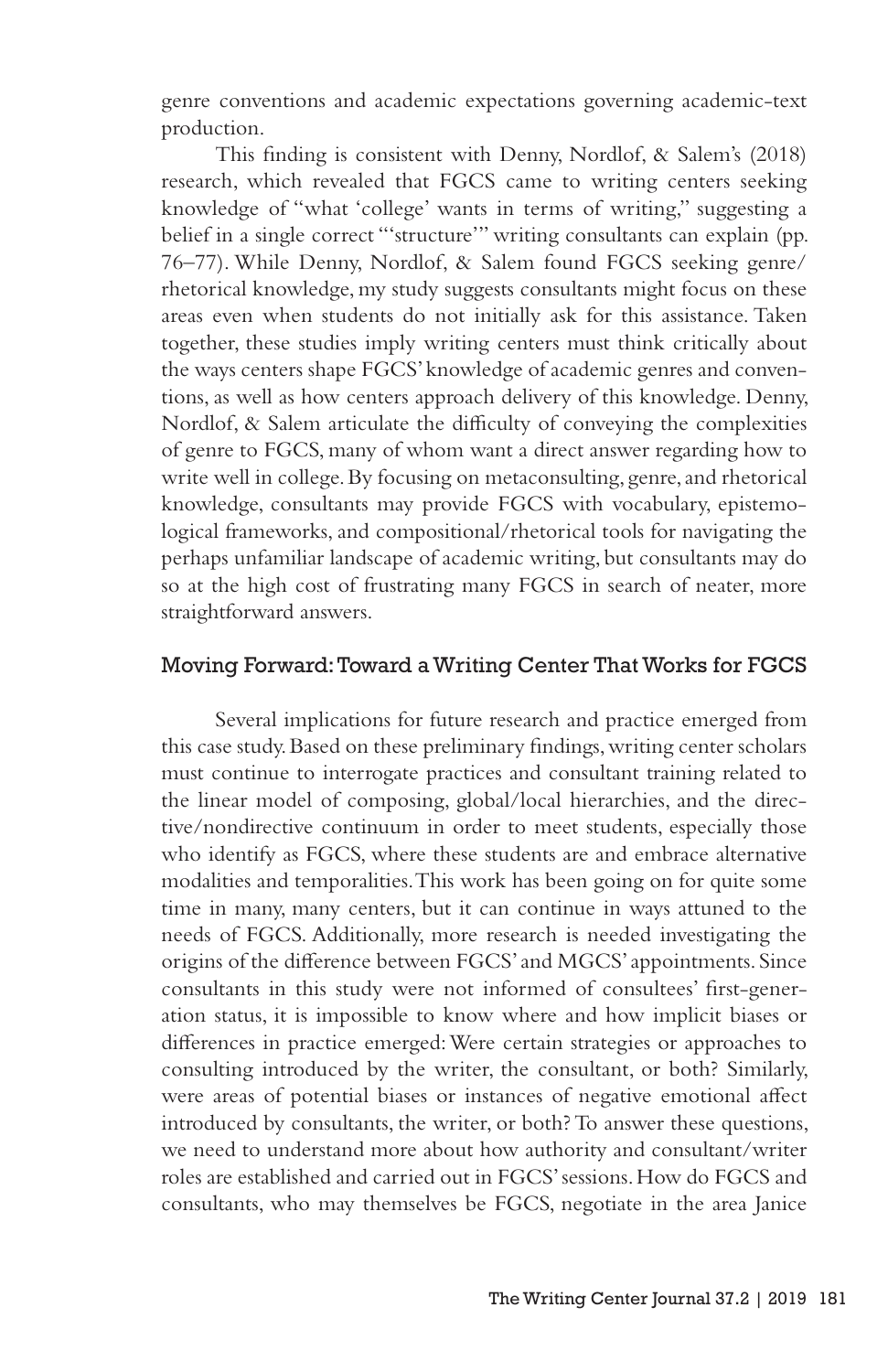Wolff (2000), using Mary Louis Pratt's theoretical framework, calls the "'contact zone'" of the tutorial (p. 44)? In what ways can consultants embrace authority and expertise to ease FGCS' sense of anxiety about college writing? How can consultants (and centers more broadly) learn from FGCS' resistance to mainstream, middle-class narratives about time and composing to reshape their own "grand narratives" of writing center work? Finally, writing centers must develop better ways of assessing all students' familiarity with and anxiety about academic writing conventions, genres, and rhetorical moves in order to provide all students, particularly those who identify as FGCS, with agency to make informed decisions about their own texts.

In order to learn more about all these areas, future research must move beyond the case-study design to identify statistically significant, generalizable trends contributing to FGCS writing identities and experiences. Institutions can replicate this case study in order to learn more about local populations and to improve generalizability, but we ultimately need cross-institutional studies with representative samples to generate a foundation of knowledge from which to reshape our best practices for supporting writers who are FGCS. Additionally, new studies with similar aims can be designed to gather more representative forms of data, including session transcripts and notes, interviews, focus groups, and surveys. These future studies should not only examine first-generation status but should take an intersectional approach by adding additional variables such as (but not limited to) race, gender, Pell eligibility, sexual orientation, and religious affiliation. Since FGCS are a diverse, heterogeneous group, these variables are significant to our understanding of these students as writers.

#### Acknowledgments

*I would like to thank the editors of WCJ and the reviewers for their generous feedback and support during the publication process. I would also like to thank Harry Denny, whose feedback and guidance on early drafts was invaluable.*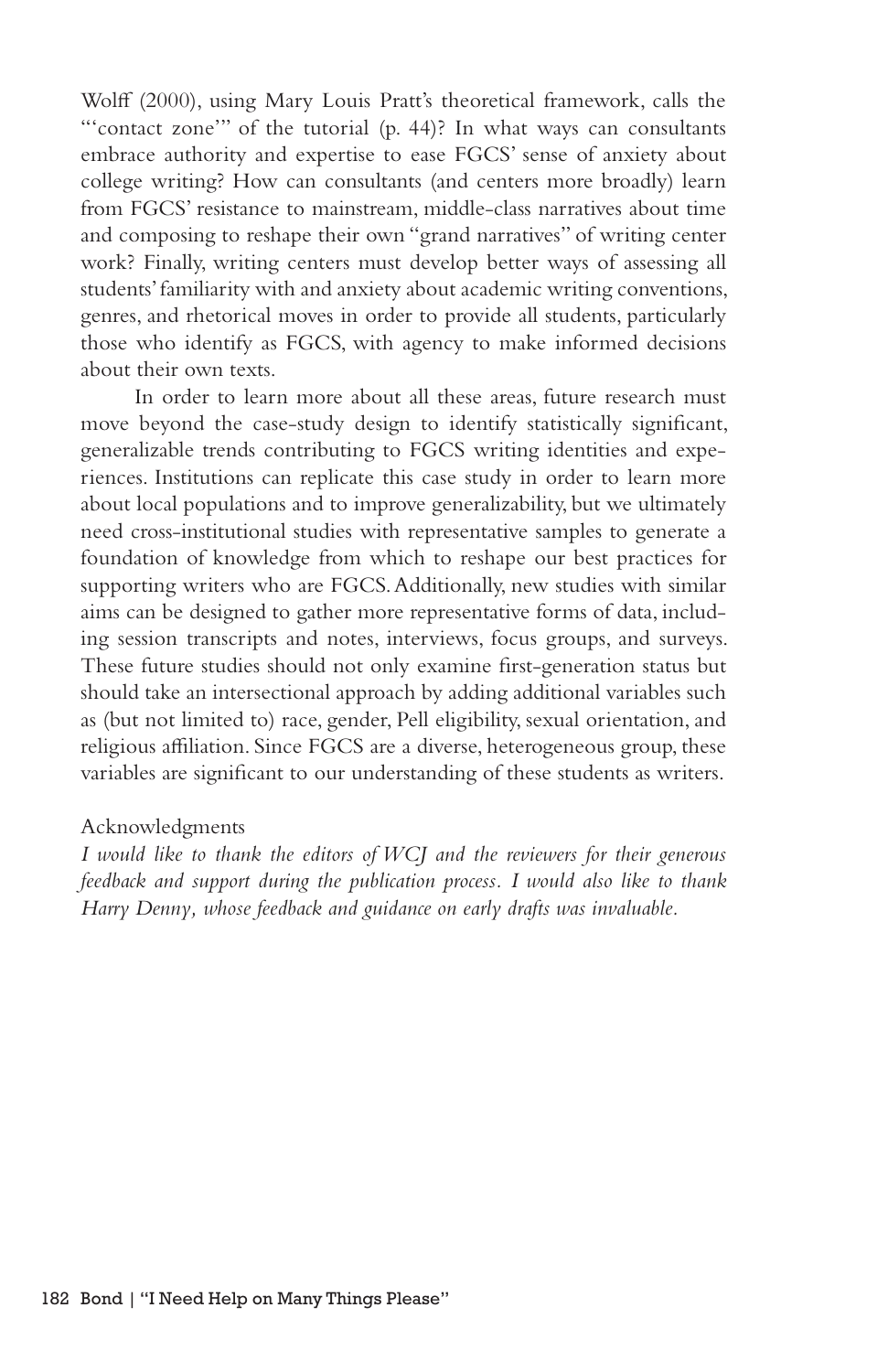#### References

- Augusta University. (2018). First generation survey. Retrieved from https://www.augusta.edu/fye/first-gen-survey.php
- Balemian, K., & Feng, J. (2013). First-generation students: College aspirations, preparedness and challenges. Slides presented at the College Board Advanced Placement Annual Conference, Las Vega, NV, July 19. Retrieved from https://research.collegeboard.org/ sites/default/files/publications/2013/8/presentation-apac-2013 first-generation-college-aspirations-preparedness-challenges.pdf
- Bell, D. C., & Youmans, M. (2006). Politeness and praise: Rhetorical issues in ESL (L2) writing center conferences. *Writing Center Journal, 26*(2)*,* 31–47.
- Brooks, J. (1991). Minimalist tutoring: Making the student do all the work. *Writing Lab Newsletter, 15*(6)*,* 1–4. Retrieved from http://ucwbling.chicagolandwritingcenters.org/wp-content/ uploads/2015/06/Jeff-Brooks-Minimalist-Tutoring-Making-the-Student-Do-All-the-Work.pdf
- Brown, G., Hurst, B., &, Hail, C. (2016). Early reading experiences: An artifact of cultural capital. *Critical Questions in Education, 7*(2)*,* 116–129.
- Bruning, R., & Horn, C. (2000). Developing motivation to write. *Educational Psychologist, 35*(1)*,* 25–37.
- Choy, S. (2001). *Students whose parents did not go to college: Postsecondary access, persistence, and attainment*. Washington, DC: National Center for Education Statistics.
- Clark, I. (2001). Perspectives on the directive/nondirective continuum in the writing center. *Writing Center Journal, 22*(1)*,* 35–58. https:// www.jstor.org/stable/43442135
- Clark, I., & Healy, D. (1996). Are writing centers ethical? *WPA: Writing Program Administration, 20*(1/2)*,* 32–48.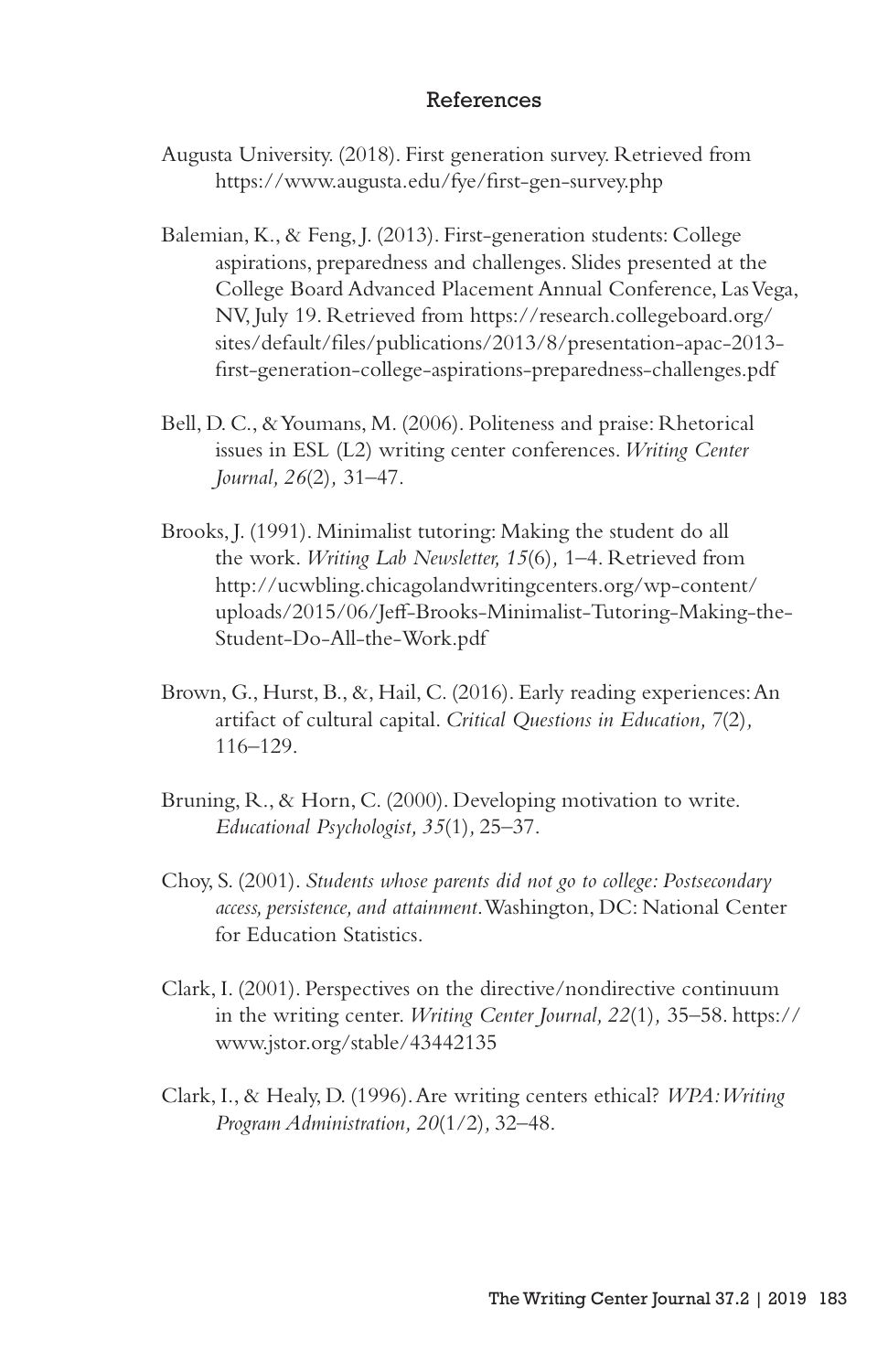- Collier, P. J., & Morgan, D. L. (2008). "Is that paper really due today?": Differences in first-generation and traditional college students' understandings of faculty expectations. *Higher Education, 55*(4)*,* 425–446. http://dx.doi.org/10.1007/s10734-007-9065-5
- Davis, J. (2010). *The first-generation student experience: Implications for campus practice, and strategies for improving persistence and success*. Sterling, VA: Stylus.
- Delpit, L. (2006). *Other people's children: Cultural conflict in the classroom.*  New York: New Press.
- Denny, H. (2010). *Facing the center: Toward an identity politics of one-to-one mentoring*. Logan: Utah State University Press, DigitalCommons@ USU. Retrieved from https://digitalcommons.usu.edu/usupress\_ pubs/168/
- Denny, H., Nordlof, J., & Salem, L. (2018). "Tell me exactly what it was that I was doing that was so bad": Understanding the needs and expectations of working-class students in writing centers. *Writing Center Journal, 37*(1)*,* 67–98.
- Engle, J. (2007). Postsecondary access and success for first-generation college students. *American Academic, 3*(1)*,* 25–48. Retrieved from http://hdl.voced.edu.au/10707/328327
- Engle, J., & Tinto, V. (2008). *Moving beyond access: College success for lowincome, first-generation students.* Retrieved from http://files.eric. ed.gov/fulltext/ED504448.pdf
- Glaser, B. G., & Strauss, A. L. (2017). *The discovery of grounded theory: Strategies for qualitative research.* London: Routledge.
- Graff, G. (2007). Our undemocratic curriculum. *Profession, 8*, 128–135.
- Greenfield, L. (2011). The "standard English" fairy tale: A rhetorical analysis of racist pedagogies and commonplace assumptions about language diversity. In L. Greenfield & K. Rowan (Eds.), *Writing centers and the new racism: A call for sustainable dialogue and change (pp.* 33–60). Logan: Utah State University Press.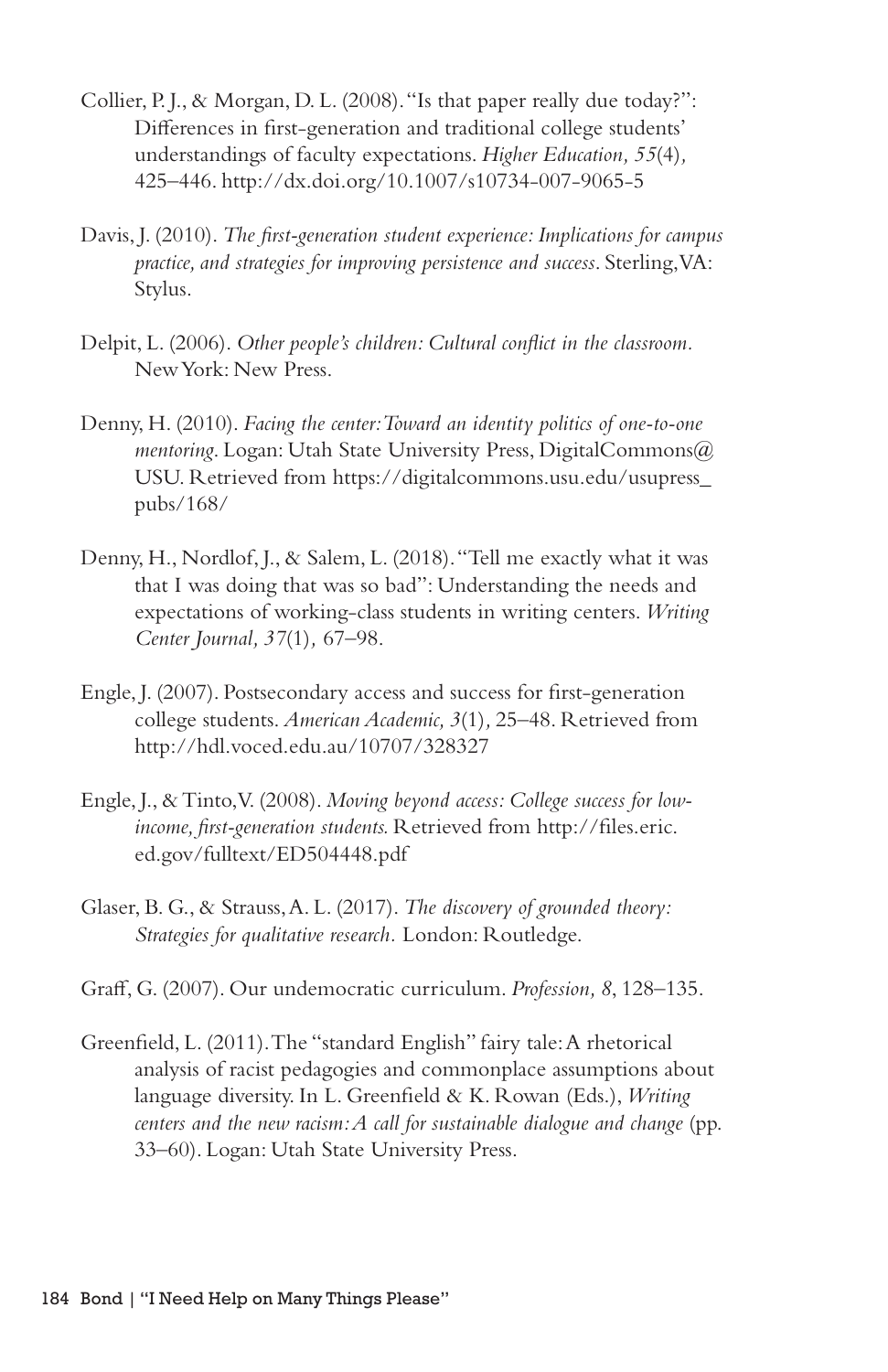- Grimm, N. M. (1996). The regulatory role of the writing center: Coming to terms with a loss of innocence. *Writing Center Journal, 17*(1)*,* 5–29.
- Grimm, N. M. (1999). *Good intentions: Writing center work for postmodern times.* Portsmouth, NH: Heinemann.
- Grimm, N. M. (2011). Rethinking writing center work to transform a system of advantage based on race. In L. Greenfield & K. Rowan (Eds.), *Writing centers and the new racism* (pp. 75–100). Logan: Utah State University Press.
- Grutsch McKinney, J. (2013). *Peripheral visions for writing centers.* Logan: Utah State University Press.
- Hall, R. M. (2017). *Around the texts of writing center work: An inquiry-based approach to tutor education.* Logan: Utah State University Press.
- Hawthorne, J. (1999). "We don't proofread here": Re-visioning the writing center to better meet student needs. *Writing Lab Newsletter, 23*(8)*,* 1–7. Retrieved from https://wlnjournal.org/archives/ v23/23.8.pdf
- Jackson, R. L. (2008). Resisting institutional narratives: One student's counterstories of writing and learning in the academy. *Writing Center Journal, 28*(1)*,* 23–41.
- Jenkins, S. R., Belanger, A., Londono-Connally, M., Boals, A., & Duron, K. M. (2013). First-generation undergraduate students' social support, depression, and life satisfaction. *Journal of College Counselling, 16*(2)*,* 129–142. doi: 10.1002/j.2161- 1882.2013.00032.x
- London, H. B. (1992). Transformations: Cultural challenges faced by first-generation students. *New Directions for Community Colleges, 80,*  5–11.
- ---. (1996). How college affects first-generation college students. *About Campus, 1* (5)*, 23,* 9–13.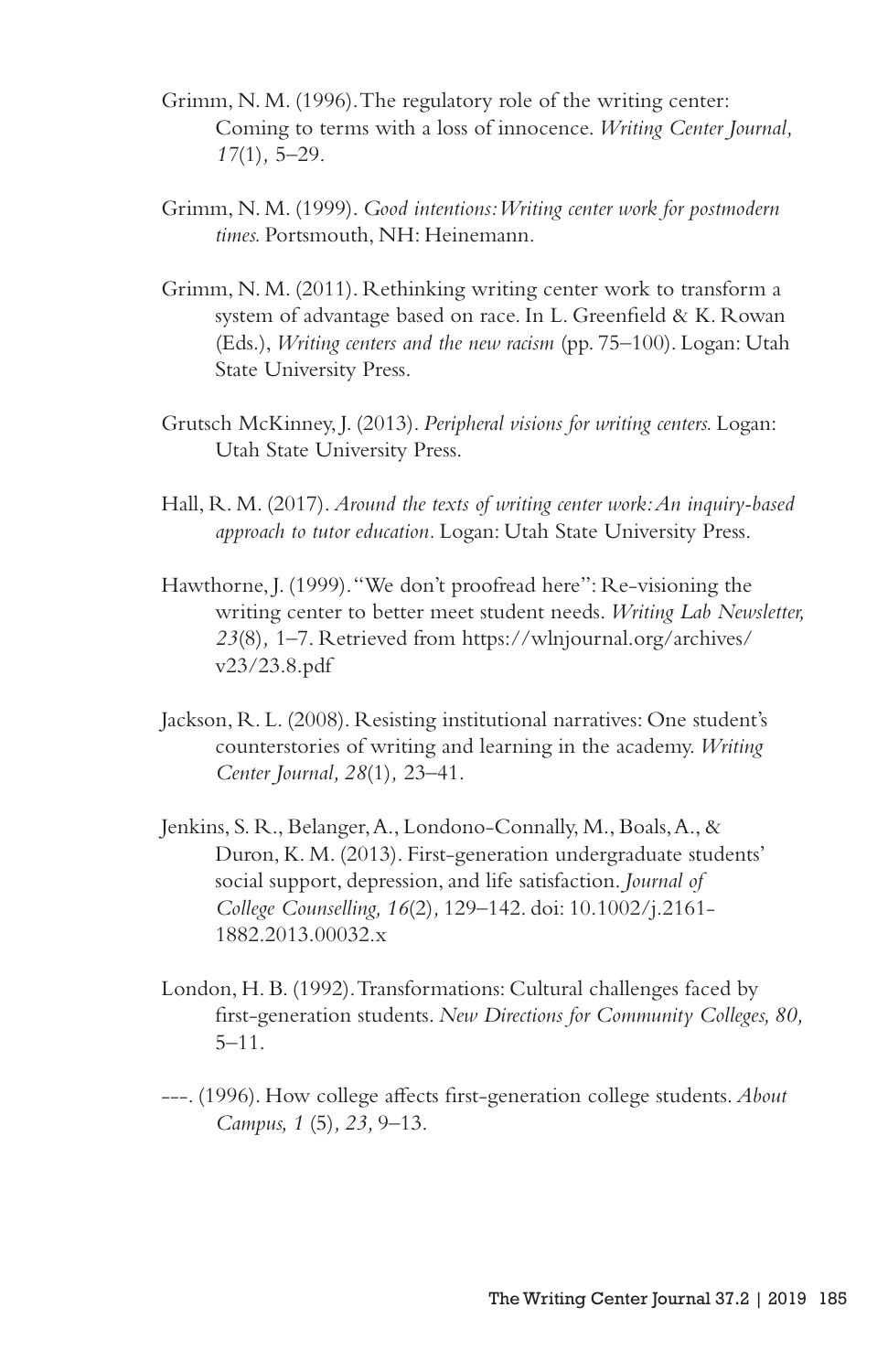- Mackiewicz, J., & Thompson, I. (2013). Motivational scaffolding, politeness, and writing center tutoring. *Writing Center Journal, 33*(1)*,* 38–73. Retrieved from https://www.iwcamembers.org/ wcj2/33.1.pdf
- Maclellan, E. (2005). Academic achievement: The role of praise in motivating students. *Active Learning in Higher Education, 6*(3)*,*  194–206. http://dx.doi.org/10.1177/1469787405057750
- Oldfield, K. (2007). Humble and hopeful: Welcoming first-generation poor and working-class students to college. *About Campus, 11*(6)*,*  $2 - 12.$
- Pascarella, E. T., Pierson, C. T., Wolniak, G. C., & Terenzini, P. T. (2004). First-generation college students: Additional evidence on college experiences and outcomes. *Journal of Higher Education, 75*(3)*,* 249–84. doi: 10.1353/jhe.2004.0016
- Peckham, I. (2010). *Going north, thinking west: The intersections of social class, critical thinking, and politicized writing instruction.* Logan: Utah State University Press.
- Penrose, A. M. (2002). Academic literacy perceptions and performance: Comparing first-generation and continuing-generation college students. *Research in the Teaching of English, 36*(4)*,* 437–461. https:// www.jstor.org/stable/i40004772
- Postsecondary National Policy Institute. (2016). First generation students. PNPI:
- Postsecondary National Policy Institute. Retrieved from https://pnpi. org/factsheets/first-generation-students/
- Purswell, K. E., Yazedjian, A., & Toews, M. L. (2008). Students' intentions and social support as predictors of self-reported academic behaviors: A comparison of first- and continuing-generation college students. *Journal of College Student Retention, 10*(2)*,*  191–206.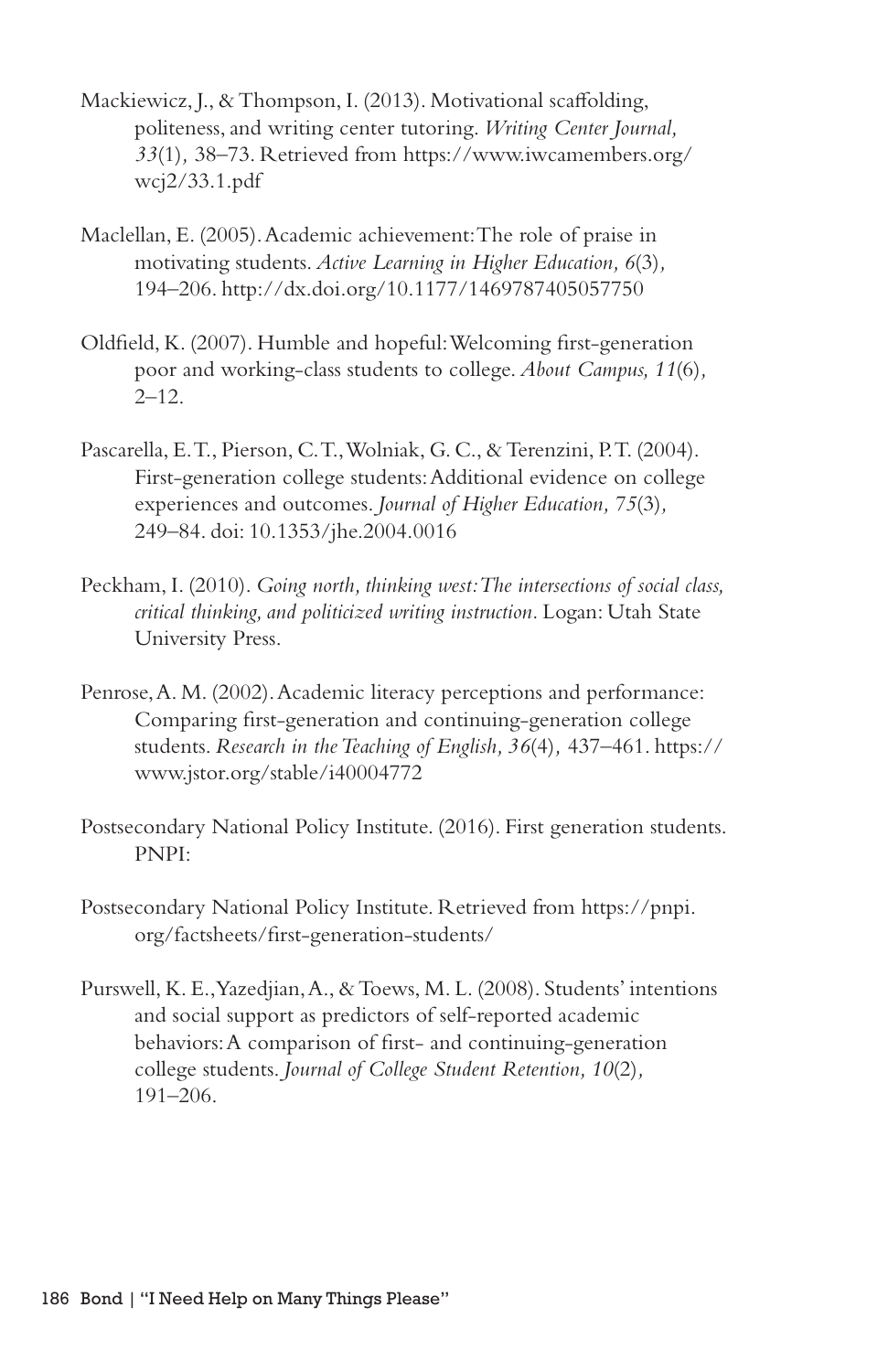- Redford, J., & Mulvaney Hoyer, K., & Ralph, J. (2017). *First-generation and continuing-generation college students: A comparison of high school and postsecondary experiences.* National Center for Education Statistics. Retrieved from https://nces.ed.gov/pubs2018/2018009. pdf
- Saenz, V. B., Hurtado, S., Barrera, D., Wolf, D., & Yeung, F. (2007). *First in my family: A profile of first-generation college students at four-year institutions since 1971*. Los Angeles: Higher Education Research Institute. Retrieved from https://www.heri.ucla.edu/PDFs/pubs/ TFS/Special/Monographs/FirstInMyFamily.pdf
- Salem, L. (2016). Decisions . . . decisions: Who chooses to use the writing center? *Writing Center Journal, 35*(2)*,* 147–171. Retrieved from https://static1.squarespace.com/static/561fea24e4b0355fd7db67b7 /t/5a0b6926652dea2f6438af33/1510697254548/Salem %2C+WCJ%2C+35.2%2C+Final+Press+Copy.pdf
- Smitherman, G. (1995). "Students' right to their own language": A retrospective. *English Journal, 84*(1)*,* 21–27. http://www.jstor.org/ stable/820470
- Sundburg, C. A. (2007). A bleacher seat view of cultural capital: How bad is the dented bat? *About Campus, 11*(6)*,* 8–10.
- Terenzini, P. T., Springer, L., Yaeger, P. M., Pascarella, P. T., & Nora, A. (1996). First-generation college students: Characteristics, experiences, and cognitive development. *Research in Higher Education, 37*(1)*,* 1–22. https://doi.org/10.1007/BF01680039
- Thonus, T. (2004). What are the differences?: Tutor interactions with first and second language writers. *Journal of Second Language Writing, 13*(3)*,* 227–242.
- Truesdell, T. (2007). Not choosing sides: Using directive *and* nondirective methodology in a writing session. *Writing Lab Newsletter, 31*(6)*,* 7–11. Retrieved from http://ucwbling. chicagolandwritingcenters.org/wp-content/uploads/2015/06/ Tom-Truesdell-Not-Choosing-Sides.pdf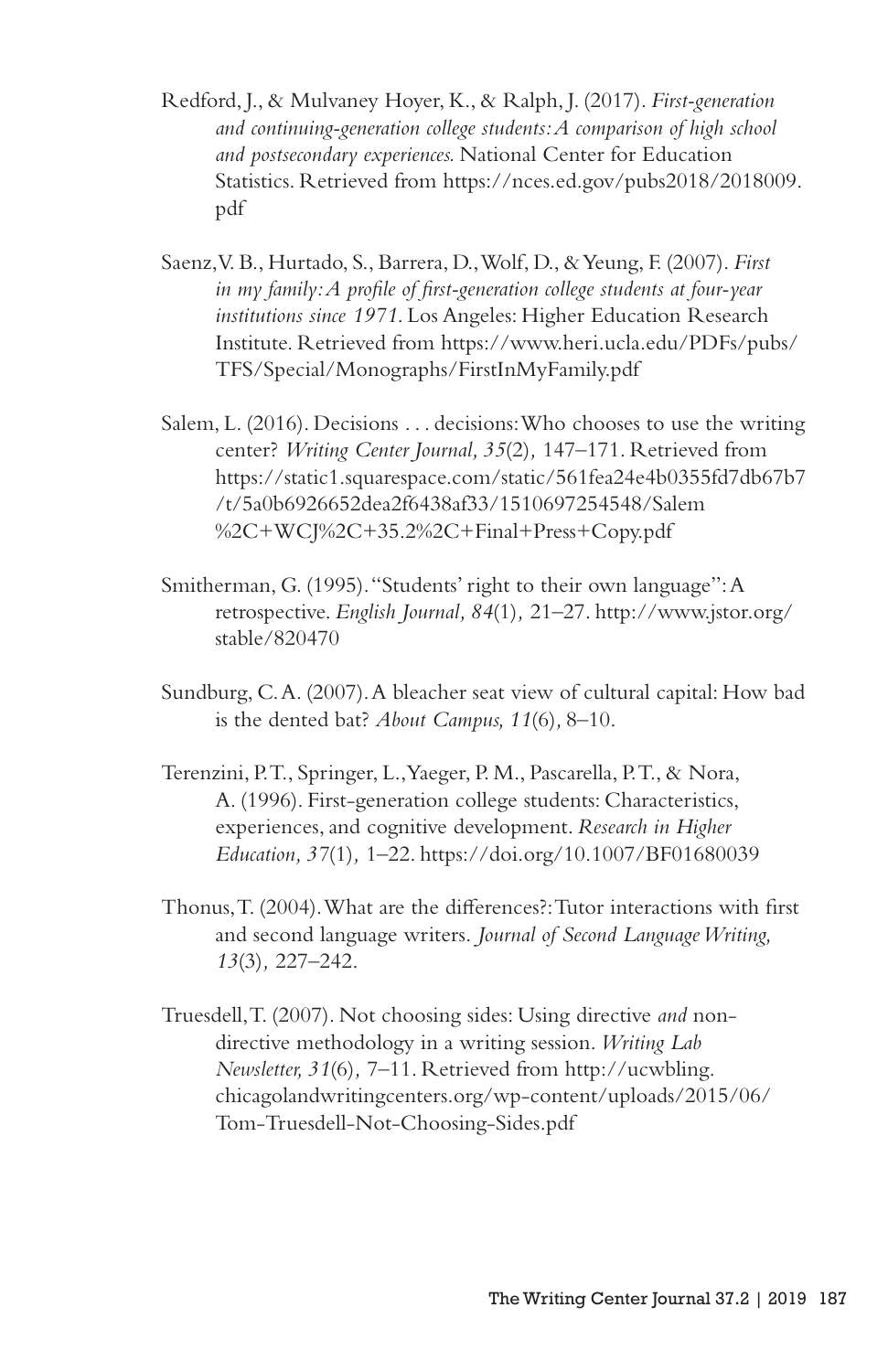- U.S. Department of Education, National Center for Education Statistics. (2014). Profile of undergraduate students: 2011–12. U.S. Department of Education. Retrieved from https://nces.ed.gov/ pubs2015/2015167.pdf
- Ward, L., Siegel, M. J., & Davenport, Z. (2012). *First-generation college students: Understanding and improving the experience from recruitment to commencement.* San Francisco: John Wiley & Sons.
- Williams, J. M. (1981). The phenomenology of error. *College Composition and Communication, 32*(2)*,* 152–168. Retrieved from http://www. english.illinois.edu/-people-/faculty/schaffner/Williams%20Error. pdf
- Wolff, J. M. (2000). Tutoring in the "contact zone." In L. C. Briggs & M. Woolbright (Eds.), *Stories from the center: Connecting narrative and theory in the writing center* (pp. 43–50). Urbana, IL: NCTE.
- Young, V. A. (2011). Should writers use they own English? In L. Greenfield & K. Rowan (Eds.), *Writing centers and the new racism: A call for sustainable dialogue and change* (pp. 61–72). Logan: Utah State University Press.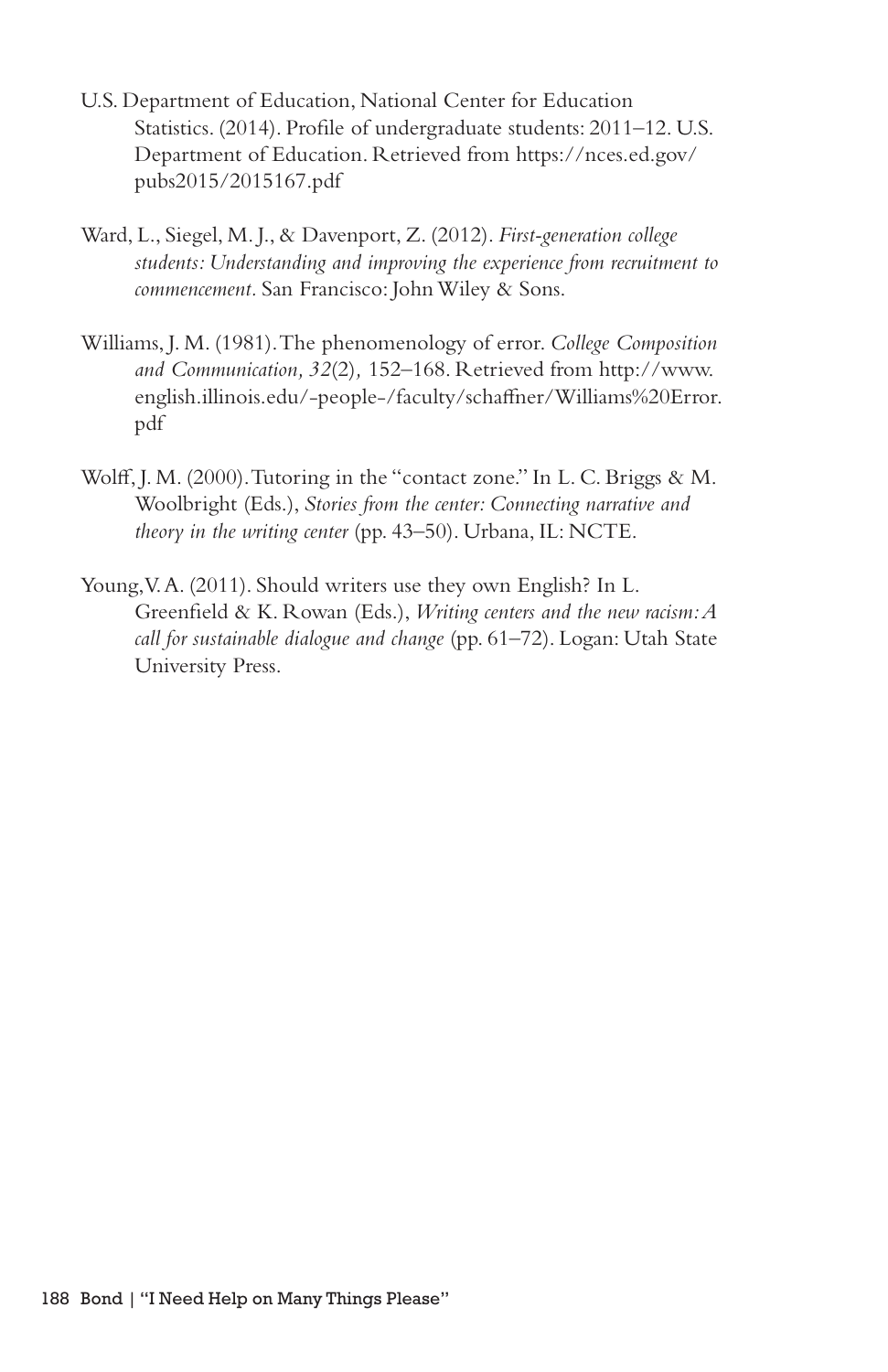# **Appendix**

| Code<br>Number | Code category            | Variations/terms included<br>in category                                                                                          | Examples                                                                                                                                                                                                                                                                             |
|----------------|--------------------------|-----------------------------------------------------------------------------------------------------------------------------------|--------------------------------------------------------------------------------------------------------------------------------------------------------------------------------------------------------------------------------------------------------------------------------------|
| $\mathbf{1}$   | Help                     | "Help with";<br>"Assistance"                                                                                                      | "I need help."<br>"Student needed help with "                                                                                                                                                                                                                                        |
| $\overline{c}$ | Understand               | understand; understanding;<br>clarify; clarification                                                                              | "Maybe you could help me get a<br>better understanding of what my<br>teacher is saying."<br>"I am not clear on the promp.t"<br>"understanding better what I did<br>wrong"                                                                                                            |
| 3              | Sentence-level<br>issues | grammar; mechanics;<br>usage; style; diction; syntax;<br>spelling; phrasing; sentence<br>structure                                | "grammar"<br>"phrasing errors"<br>"grammatical corrections"<br>"spelling help"                                                                                                                                                                                                       |
| 4              | Revise                   | revise; revisions; revising;<br>work on earlier draft;<br>rework; revisit draft;<br>writing/revising final draft                  | "revise paper"<br>"revising my rough draft"<br>"revising it from already turning<br>it in"<br>"I really want you to see what I've<br>been working on. I reworked the<br>short story I was working on [with<br>you] a couple of weeks ago and I<br>want to see what you think of it." |
| 5              | Fix                      | fix; fixing                                                                                                                       | "fixed several run-on and fragment<br>sentences"<br>"help to fix a paper I wrote"<br>"I would ask her if she knew how<br>to fix [the incorrect punctuation],<br>and if she didn't I would offer<br>advice as necessary."                                                             |
| 6              | Analyze                  | analyze; analyzing; analysis;<br>explaining/analyzing text<br>vs. summarizing text;<br>interpret; comparing/<br>contrasting texts | "interpreting the meaning of a<br>song into an essay"<br>"She wanted tips on how to<br>remove some of the extra summary<br>and add in explanation in order to<br>improve her paper."<br>"analysis of the book"<br>"We worked on analyzing the<br>material."                          |
| 7              | Edit                     | edit; editing; proofread;<br>review; go over; finalize                                                                            | "review my essay"<br>"proofread"<br>"read over paper"<br>"go over the essay"<br>"look over"<br>"editing"                                                                                                                                                                             |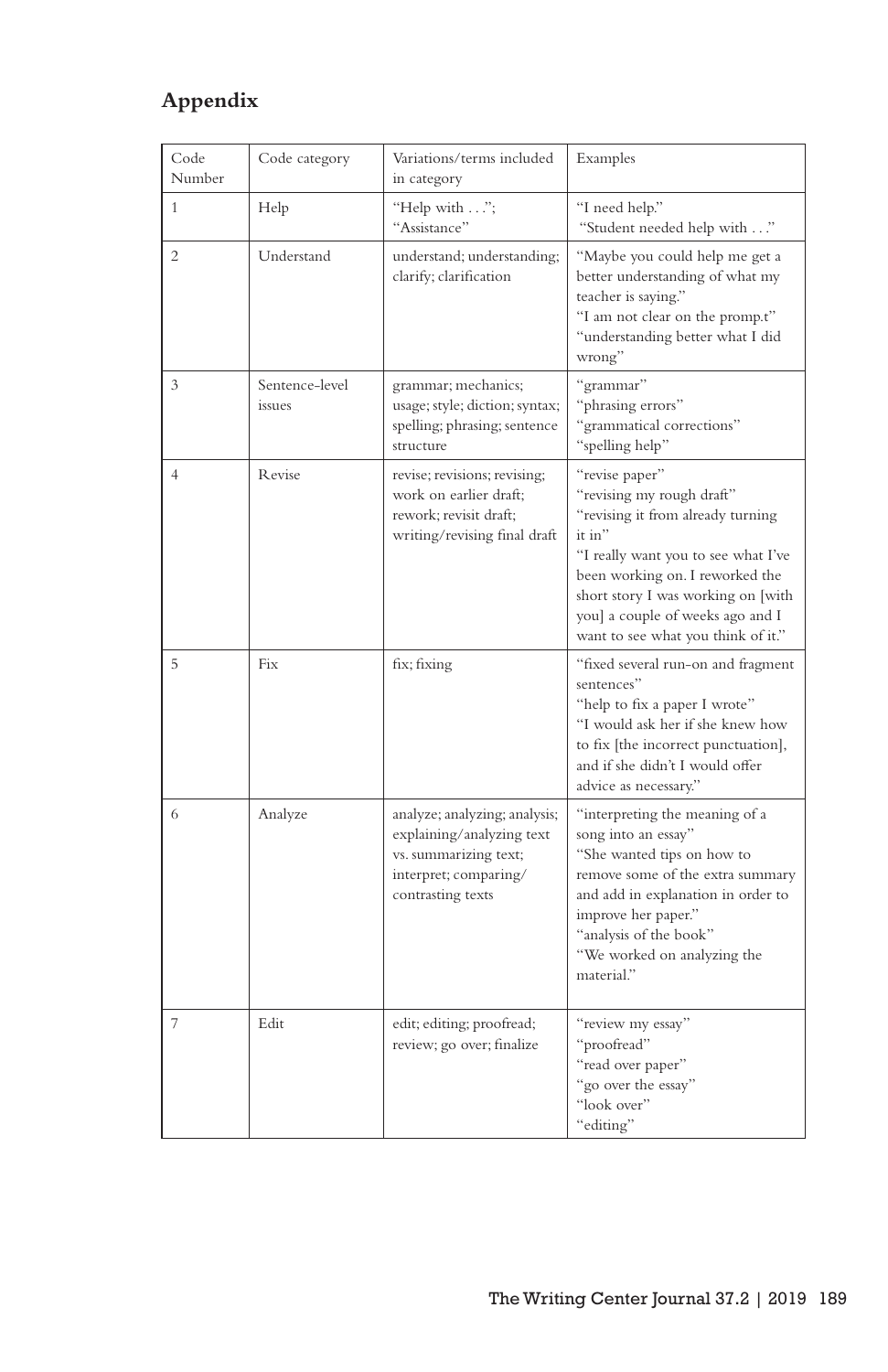| Code<br>Number | Code category | Variations/terms included<br>in category                                                        | Examples                                                                                                                                                                                                                                                                                                                                                                  |
|----------------|---------------|-------------------------------------------------------------------------------------------------|---------------------------------------------------------------------------------------------------------------------------------------------------------------------------------------------------------------------------------------------------------------------------------------------------------------------------------------------------------------------------|
| 8              | Organization  | organization; organize;<br>outline; structure; arrange;<br>arrangement; focus; order;<br>set up | "I need help setting this up in a<br>draft."<br>"organization of paper"<br>"argument structure"<br>"work on an outline"<br>"organizational issues"                                                                                                                                                                                                                        |
| 9              | Flow          | flow; coherent                                                                                  | "make sure [the paper] flows"<br>"overall flow of the paper"<br>"revised the paper to assure that<br>the paper was coherent"                                                                                                                                                                                                                                              |
| 10             | Thesis        | thesis; argument; claim                                                                         | "thesis"<br>"how to keep track of the thesis in<br>each paragraph"<br>"I tried to impress upon her the<br>importance of specific claims"<br>"argument development."                                                                                                                                                                                                       |
| 11             | Introduction  | introduction                                                                                    | "We discussed how she should<br>write her introduction."<br>"introduction"<br>"help with the process of writing<br>an introduction"                                                                                                                                                                                                                                       |
| 12             | Conclusion    | conclusion                                                                                      | "making a conclusion"                                                                                                                                                                                                                                                                                                                                                     |
| 13             | Prompt        | prompt; assignment;<br>assignment sheet;<br>instructions; rubric                                | "I am not clear on the prompt."<br>"We looked at her assignment<br>sheet."<br>"[Student] and I combed through<br>his analysis to make sure that he<br>followed his professor's rigorous<br>instructions."<br>"going over the professor's<br>extensive assignment sheet"                                                                                                   |
| 14             | Instructor    | instructor; teacher;<br>professor; TA                                                           | "I tried to get [Student's] input on<br>whether this was a typical essay or<br>one that required an alternative<br>organization as demanded by her<br>instructor."<br>"[I helped so] she could write her<br>paper according to the professor's<br>standards."<br>"Maybe you could help me get a<br>better understanding of what my<br>teacher is saying in his comments." |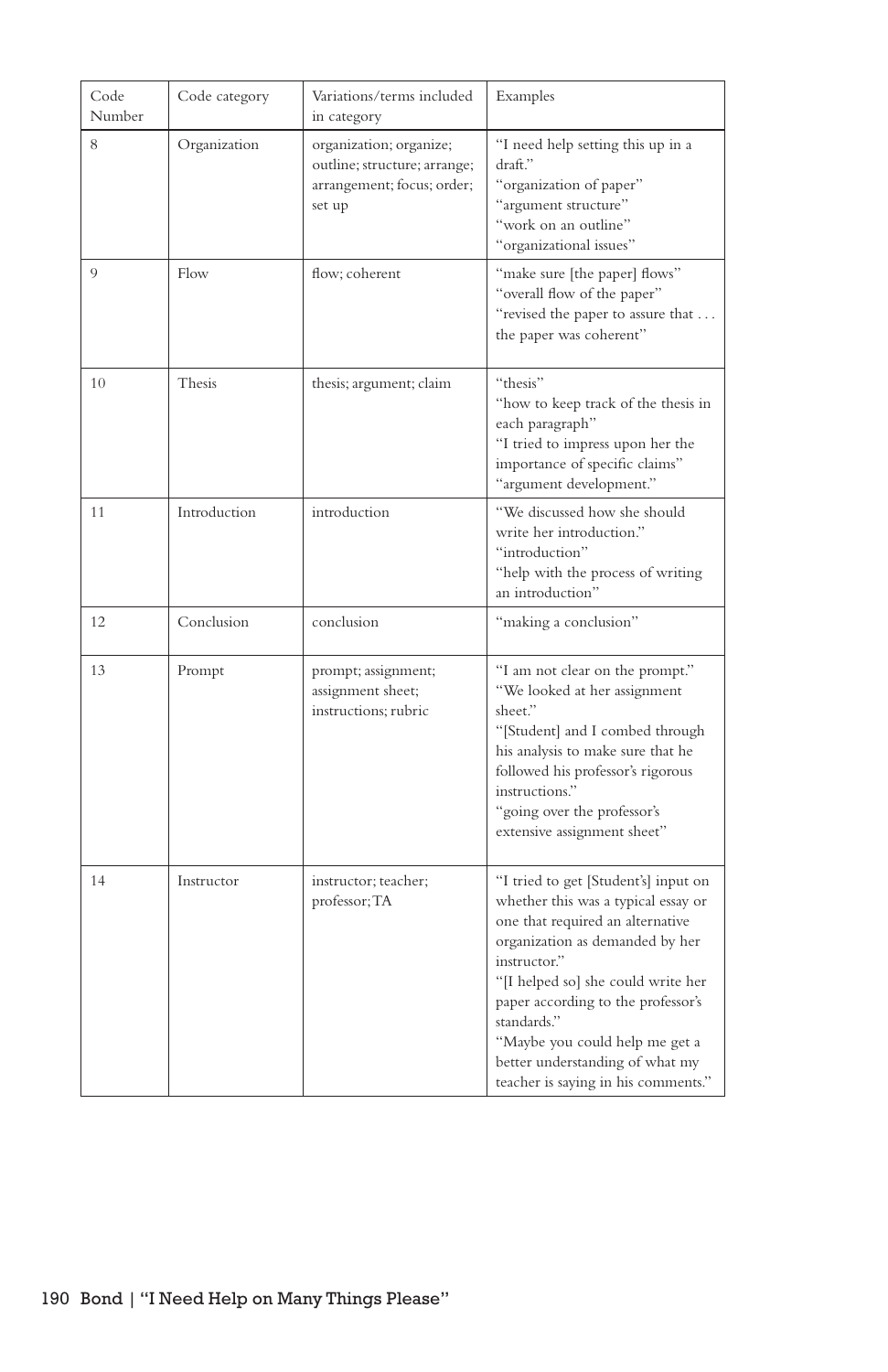| Code<br>Number | Code category                 | Variations/terms included<br>in category                                                                                                  | Examples                                                                                                                                                                                                                                                                                                                                                                                                                                                                                                                                                                                          |
|----------------|-------------------------------|-------------------------------------------------------------------------------------------------------------------------------------------|---------------------------------------------------------------------------------------------------------------------------------------------------------------------------------------------------------------------------------------------------------------------------------------------------------------------------------------------------------------------------------------------------------------------------------------------------------------------------------------------------------------------------------------------------------------------------------------------------|
| 15             | Requirement(s)                | requirement(s); rubric;<br>criteria; standards                                                                                            | "Revised the paper to assure that<br>the thesis was good enough for the<br>requirements of the assignment."<br>"[I helped so] she could write her<br>paper according to the professor's<br>standards."<br>"It seemed that [Student]<br>had either misunderstood the<br>assignment requirements, or he had<br>not read them."<br>"[Student] had a rubric for a draft<br>of a paper, and she wanted help<br>working over the areas where she<br>scored poorly in order to improve<br>them."                                                                                                         |
| 16             | <b>Citation Styles</b>        | citing sources; MLA/<br>APA/Chicago/etc.style;<br>structuring/integrating<br>quotations; formatting<br>documents and/or<br>citations      | "[check] if citations are correct"<br>"quote sandwiches"<br>"format essay to APA"<br>"MLA citations for internet"<br>"works cited"                                                                                                                                                                                                                                                                                                                                                                                                                                                                |
| 17             | Transition(s)                 | transition(s)                                                                                                                             | "We worked on grammar and<br>transitions today."<br>"transitions"                                                                                                                                                                                                                                                                                                                                                                                                                                                                                                                                 |
| 18             | "How to"                      | all "how to" phrases                                                                                                                      | "how to fix it"<br>"how to cite in APA"<br>"how to better at writing a paper"<br>"explaining to her the mistakes and<br>how to correct them"<br>"talked about how to strengthen a<br>thesis statement"                                                                                                                                                                                                                                                                                                                                                                                            |
| 19             | Genre/Rhetorical<br>Knowledge | genres; structures (of<br>certain types of papers);<br>audience expectations (for<br>genres/disciplines/aca-<br>demia); genre conventions | "Rogerian Model: work on<br>organization"<br>"I tried to steer him towards some<br>basic creative writing fundamentals.<br>As the session wound down, I<br>emphasized the importance of<br>treating the reader with respect."<br>"[help] on how to write this kind<br>of paper"<br>"[Student] was having issues<br>understanding the basic structure<br>of a narrative. I explained to her<br>the general elements, so she could<br>write her paper."<br>"I gave [Student] a few tips on the<br>rhetorical situation and tried to<br>get him to view his paper from the<br>reader's perspective." |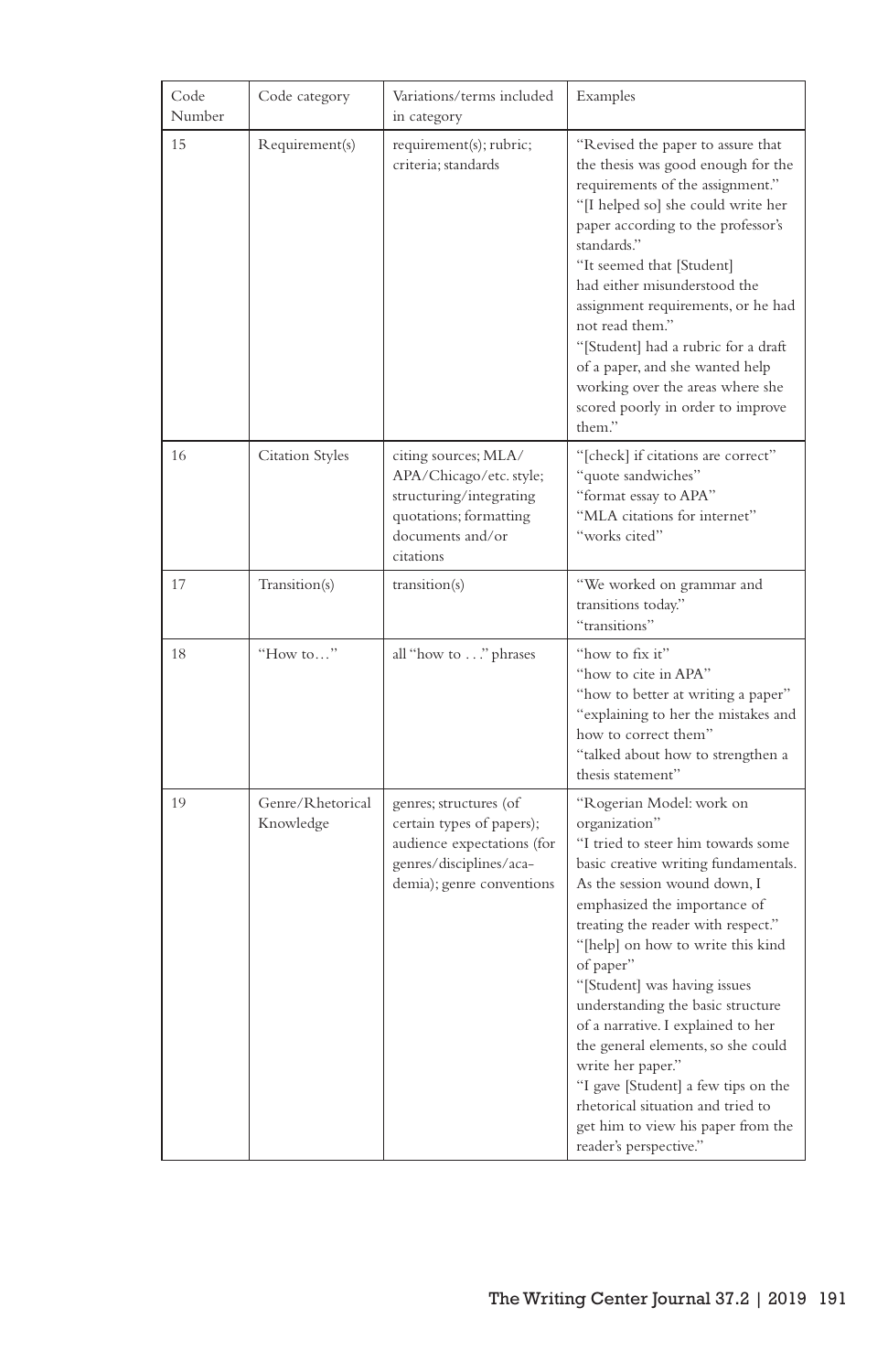| Code<br>Number | Code category                       | Variations/terms included<br>in category                                          | Examples                                                                                                                                                                                                                                                                                                                                                                                                                                                                                                                                                                                                                   |
|----------------|-------------------------------------|-----------------------------------------------------------------------------------|----------------------------------------------------------------------------------------------------------------------------------------------------------------------------------------------------------------------------------------------------------------------------------------------------------------------------------------------------------------------------------------------------------------------------------------------------------------------------------------------------------------------------------------------------------------------------------------------------------------------------|
| 20             | Invention                           | brainstorm; develop ideas;<br>generate ideas; getting<br>started; planning        | "ideas for research paper"<br>"We looked at her assignment<br>sheet and discussed her approach<br>to the paper"<br>"[Student] and I talked about some<br>major ideas that she would be<br>using in her paper."<br>"getting started"<br>"I need help planning and writing<br>my essay."<br>"brainstormed similarities and<br>differences"                                                                                                                                                                                                                                                                                   |
| 21             | Evidence                            | evidence; support; details;<br>specificity; examples;<br>persuading               | "building strong, full paragraphs"<br>"I would like to work on the<br>development of my argument and<br>finding more quotes to support my<br>argument."<br>"We also worked on adding in<br>concrete details to the paper to<br>support the claim."<br>"refined her supporting points"<br>"We talked about how he could be<br>more specific."                                                                                                                                                                                                                                                                               |
| 22             | Positive Emotional<br>Affect        | positive language; praise;<br>excitement/engagement                               | "She had tons of interesting things<br>to say about her topic."<br>"It was encouraging to note that<br>[Student] focused on the main<br>aspects of his rhetorical analysis."<br>"We had a very productive<br>session."<br>"generally a great paper"<br>"This appointment was a blast!"                                                                                                                                                                                                                                                                                                                                     |
| 23             | Negative<br><b>Emotional Affect</b> | negative language;<br>nonconstructive<br>criticism; anxiety/lack of<br>Confidence | "[Student's] narrative was impene-<br>trable. The setting was unclear, the<br>characters were undeveloped, and<br>the whole thing was just generally<br>confusing. Unfortunately, [Student]<br>was really trying to go for some<br>esoteric story construction."<br>"This session was terrible. She<br>didn't know what she was talking<br>about, so we both were lost."<br>"I need help getting over my<br>writer's block."<br>"The organization was<br>excruciatingly problematic"<br>"I could not understand the<br>structure of the paper whatsoever<br>this was the most challenging<br>session I have had all year." |